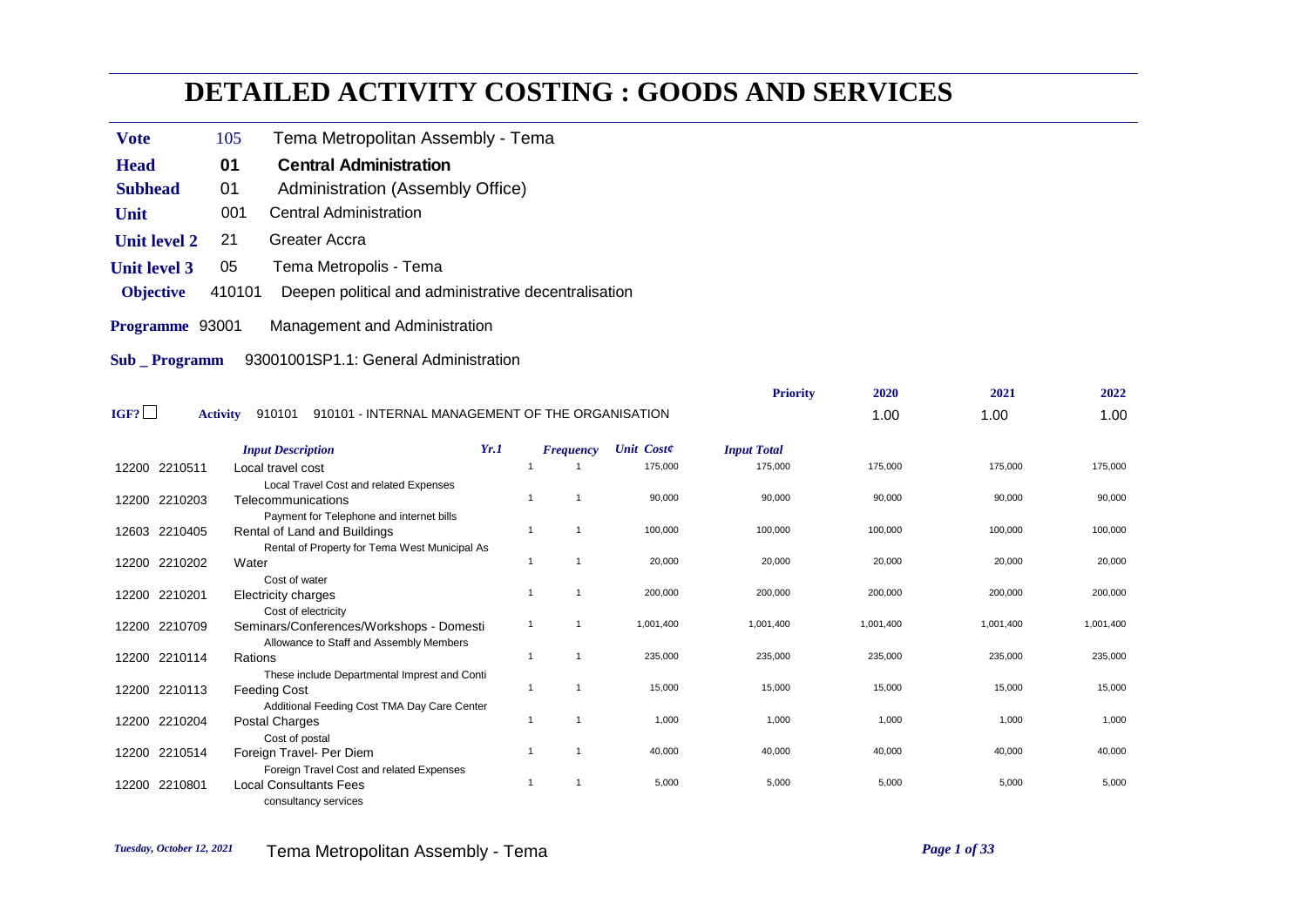|      | 12200 2210401   | <b>Office Accommodations</b>                                     |      | $\mathbf{1}$                 | 5,000             | 5,000              | 5,000     | 5,000     | 5,000     |
|------|-----------------|------------------------------------------------------------------|------|------------------------------|-------------------|--------------------|-----------|-----------|-----------|
|      | 12200 2210112   | cost of Office Accommodations<br>Uniform and Protective Clothing |      | $\mathbf{1}$<br>$\mathbf{1}$ | 5,000             | 5,000              | 5,000     | 5,000     | 5,000     |
|      |                 | Procure materials for SecurityUnit/Guards                        |      |                              |                   |                    |           |           |           |
|      | 12200 2211101   | <b>Bank Charges</b>                                              |      | $\mathbf{1}$<br>$\mathbf{1}$ | 30,000            | 30,000             | 30,000    | 30,000    | 30,000    |
|      |                 | <b>Bank Charges</b>                                              |      | $\mathbf{1}$                 | 5,000             | 5,000              | 5,000     | 5,000     | 5,000     |
|      | 12200 2731103   | <b>Refund of Medical Expenses</b>                                |      |                              |                   |                    |           |           |           |
|      | 12200 2821009   | Refund of medical Charges and first aid<br>Donations             |      | $\mathbf{1}$<br>$\mathbf{1}$ | 150,000           | 150,000            | 150,000   | 150,000   | 150,000   |
|      |                 | Donation by the Assembly                                         |      |                              |                   |                    |           |           |           |
|      | 12200 2210302   | <b>Contract Cleaning Service Charges</b>                         |      | $\mathbf{1}$<br>$\mathbf{1}$ | 20,000            | 20,000             | 20,000    | 20,000    | 20,000    |
|      |                 | <b>Contract Cleaning Service Charges</b>                         |      |                              |                   |                    |           |           |           |
|      | 12200 2210403   | Rental of Office Equipment                                       |      | $\mathbf{1}$                 | 3,000             | 3,000              | 3,000     | 3,000     | 3,000     |
|      |                 | cost of Office Equipment Rental                                  |      |                              |                   |                    |           |           |           |
|      | 12200 2210103   | <b>Refreshment Items</b>                                         |      | $\mathbf{1}$<br>$\mathbf{1}$ | 445,000           | 445,000            | 445,000   | 445,000   | 445,000   |
|      |                 | Cost of Refreshment                                              |      |                              |                   |                    |           |           |           |
|      | 12200 2821002   | <b>Professional fees</b>                                         |      | $\mathbf{1}$<br>$\mathbf{1}$ | 1,000             | 1,000              | 1,000     | 1,000     | 1,000     |
|      |                 | <b>Professional Charges</b>                                      |      |                              |                   |                    |           |           |           |
|      | 12200 2210101   | <b>Printed Material and Stationery</b>                           |      | $\mathbf{1}$                 | 360,000           | 360,000            | 360,000   | 360,000   | 360,000   |
|      |                 | Cost of Stationery                                               |      | $\mathbf{1}$<br>$\mathbf{1}$ | 2,000             | 2,000              | 2,000     | 2,000     | 2,000     |
|      | 12200 2210404   | <b>Hotel Accommodations</b>                                      |      |                              |                   |                    |           |           |           |
|      |                 | <b>Hotel Accommodations</b>                                      |      |                              |                   |                    |           |           |           |
|      |                 |                                                                  |      | <b>Activity Total</b>        |                   | 2,908,400          | 2,908,400 | 2,908,400 | 2,908,400 |
| IGF? | <b>Activity</b> | 910106<br>910106 - GENDER RELATED ACTIVITIES                     |      |                              |                   |                    | 1.00      | 1.00      | 1.00      |
|      |                 | <b>Input Description</b>                                         | Yr.1 | <b>Frequency</b>             | <b>Unit Coste</b> | <b>Input Total</b> |           |           |           |
|      | 12200 2210711   | <b>Public Education and Sensitization</b>                        |      | $\mathbf{1}$<br>$\mathbf{1}$ | 5,000             | 5,000              | 5,000     | 5,000     | 5,000     |
|      |                 | Cost of Public Education & Sensitisation on Ge                   |      |                              |                   |                    |           |           |           |
|      |                 |                                                                  |      | <b>Activity Total</b>        |                   | 5,000              | 5,000     | 5,000     | 5,000     |
| IGF? | <b>Activity</b> | 910107 910107 - OFFICIAL / NATIONAL CELEBRATIONS                 |      |                              |                   |                    | 1.00      | 1.00      | 1.00      |
|      |                 |                                                                  |      |                              |                   |                    |           |           |           |
|      |                 | <b>Input Description</b>                                         | Yr.1 | <b>Frequency</b>             | <b>Unit Coste</b> | <b>Input Total</b> |           |           |           |
|      | 12200 2210902   | <b>Official Celebrations</b>                                     |      | $\mathbf{1}$<br>$\mathbf{1}$ | 300,000           | 300,000            | 300,000   | 300,000   | 300,000   |
|      |                 | These include activities such as hosting of offi-                |      | $\mathbf{1}$<br>$\mathbf{1}$ | 500,000           | 500,000            | 500,000   | 500,000   | 500,000   |
|      | 12603 2210902   | <b>Official Celebrations</b>                                     |      |                              |                   |                    |           |           |           |
|      |                 | For activities such as hosting of official guests                |      |                              |                   |                    |           |           |           |
|      |                 |                                                                  |      | <b>Activity Total</b>        |                   | 800,000            | 800,000   | 800,000   | 800,000   |
| IGF? | <b>Activity</b> | 910112 910112 - GREEN ECONOMY ACTIVITIES                         |      |                              |                   |                    | 1.00      | 1.00      | 1.00      |
|      |                 | <b>Input Description</b>                                         | Yr.1 | <b>Frequency</b>             | <b>Unit Coste</b> | <b>Input Total</b> |           |           |           |
|      | 12200 2210711   | <b>Public Education and Sensitization</b>                        |      |                              | 5,000             | 5,000              | 5,000     | 5,000     | 5,000     |
|      |                 | <b>Climate Change Mitigation Cost</b>                            |      |                              |                   |                    |           |           |           |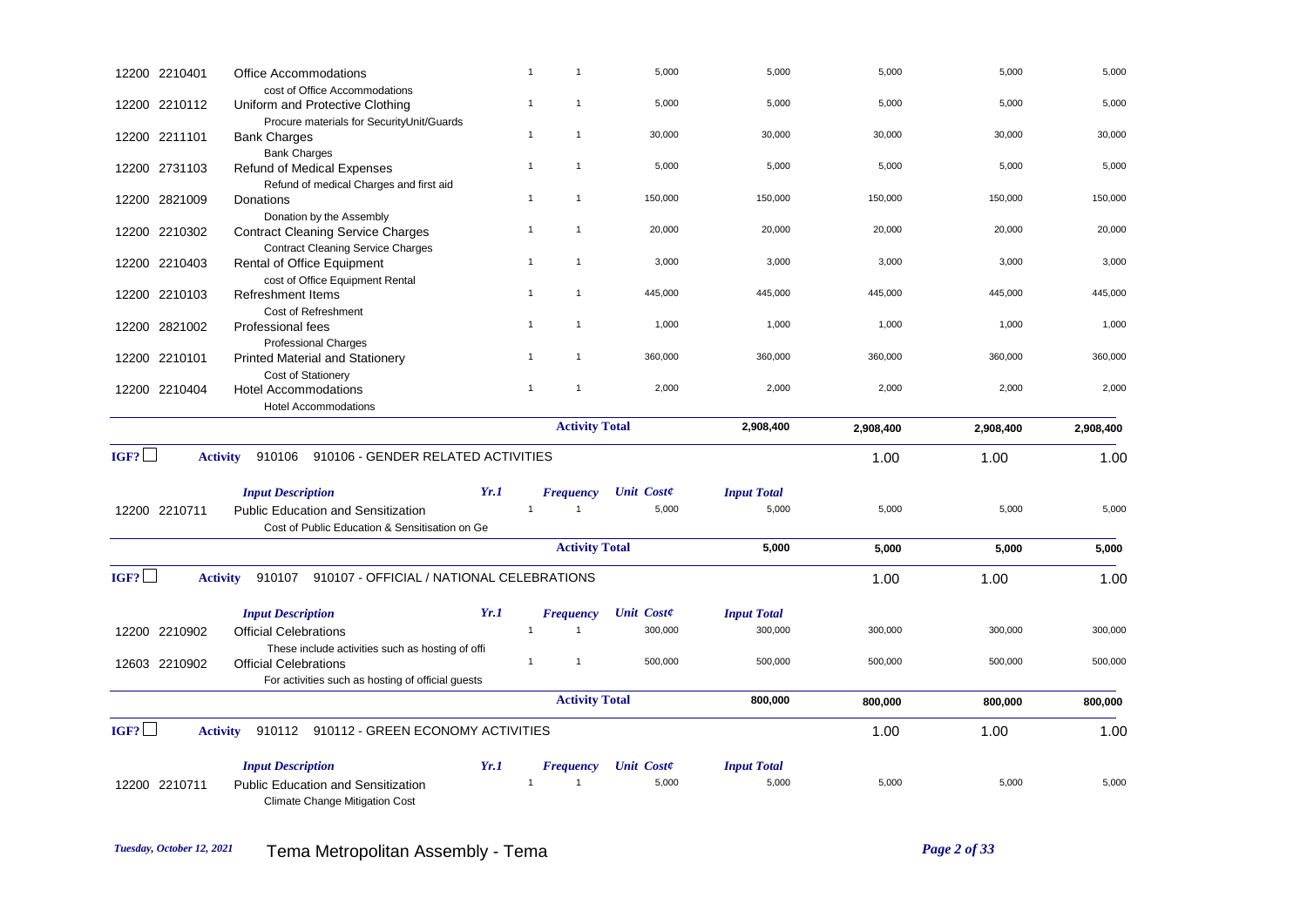|      |                 |                                                                                                   |      | <b>Activity Total</b>            |                   | 5,000              | 5,000   | 5,000   | 5,000   |
|------|-----------------|---------------------------------------------------------------------------------------------------|------|----------------------------------|-------------------|--------------------|---------|---------|---------|
| IGF? | <b>Activity</b> | 910115<br>910115 - MAINTENANCE, REHABILITATION, REFURBISHMENT AND<br>UPGRADING OF EXISTING ASSETS |      |                                  |                   |                    | 1.00    | 1.00    | 1.00    |
|      |                 | <b>Input Description</b>                                                                          | Yr.1 | <b>Frequency</b>                 | <b>Unit Coste</b> | <b>Input Total</b> |         |         |         |
|      | 12200 2210605   | Maintenance of Machinery and Plant<br>Maintenance cost of Machinery & Plant                       |      | $\overline{1}$<br>$\overline{1}$ | 17,000            | 17,000             | 17,000  | 17,000  | 17,000  |
|      | 12200 2211304   | Insurance of Vehicles<br>Insurance - Official Vehicle                                             |      | $\mathbf{1}$<br>$\mathbf{1}$     | 10,000            | 10,000             | 10,000  | 10,000  | 10,000  |
|      | 12200 2210505   | Running Cost - Official Vehicles<br>Payment for Running Official Vehicles                         |      | 1<br>$\mathbf{1}$                | 500,000           | 500,000            | 500,000 | 500,000 | 500,000 |
|      | 12200 2210502   | Maintenance and Repairs - Official Vehicles<br>Payment for Maint'ce of & Repairs of Official V    |      | $\mathbf{1}$<br>$\mathbf{1}$     | 145,000           | 145,000            | 145,000 | 145,000 | 145,000 |
|      | 12200 2210606   | Maintenance of General Equipment<br>maintenance cost of office equipments                         |      | $\mathbf{1}$<br>1                | 125,000           | 125,000            | 125,000 | 125,000 | 125,000 |
|      | 12200 2210207   | Fire Fighting Accessories<br>maintenance of Fire Fighting Accessories                             |      | $\mathbf{1}$<br>1                | 20,000            | 20,000             | 20,000  | 20,000  | 20,000  |
|      | 12200 2210604   | Maintenance of Furniture and Fixtures<br>Payment for Maint'ce of Furniture and Fixtures           |      | $\overline{1}$<br>$\overline{1}$ | 41,000            | 41,000             | 41,000  | 41,000  | 41,000  |
|      |                 |                                                                                                   |      | <b>Activity Total</b>            |                   | 858,000            | 858,000 | 858,000 | 858,000 |
| IGF? | <b>Activity</b> | 910802 910802 - Personnel and Staff Management                                                    |      |                                  |                   |                    | 1.00    | 1.00    | 1.00    |
|      |                 | <b>Input Description</b>                                                                          | Yr.1 | <b>Frequency</b>                 | <b>Unit Coste</b> | <b>Input Total</b> |         |         |         |
|      | 12200 2210710   | <b>Staff Development</b><br>payment for Staff and Assembly Members Dev                            |      | $\overline{1}$<br>1              | 150,000           | 150,000            | 150,000 | 150,000 | 150,000 |
|      | 12200 2731101   | Workman compensation<br>Workman compensation                                                      |      | $\mathbf{1}$<br>1                | 5,000             | 5,000              | 5,000   | 5,000   | 5,000   |
|      | 12200 2731102   | <b>Staff Welfare Expenses</b><br>Payments for staff/assembly Members Welfare                      |      | $\overline{1}$<br>$\overline{1}$ | 100,000           | 100,000            | 100,000 | 100,000 | 100,000 |
|      | 12200 2210904   | Substructure Allowances<br>Assembly Members special monthly allowance                             |      | $\overline{1}$<br>1              | 300,000           | 300,000            | 300,000 | 300,000 | 300,000 |
|      | 12603 2210710   | <b>Staff Development</b><br>payment for Staff and Assembly Members Dev                            |      | $\mathbf{1}$<br>$\mathbf{1}$     | 100,000           | 100,000            | 100,000 | 100,000 | 100,000 |
|      | 14009 2210710   | <b>Staff Development</b><br>payment for Staff and Assembly Members -DD                            |      | 1<br>$\overline{1}$              | 34,615            | 34,615             | 34,615  | 34,615  | 34,615  |
|      |                 |                                                                                                   |      | <b>Activity Total</b>            |                   | 689,615            | 689,615 | 689,615 | 689,615 |
| IGF? | <b>Activity</b> | 910809<br>910809 - Citizen participation in local governance                                      |      |                                  |                   |                    | 1.00    | 1.00    | 1.00    |
|      |                 | <b>Input Description</b>                                                                          | Yr.1 | <b>Frequency</b>                 | <b>Unit Coste</b> | <b>Input Total</b> |         |         |         |
|      | 12200 2210711   | <b>Public Education and Sensitization</b><br>Town Hall/ Stakeholders meetings, Communit           |      | $\overline{1}$                   | 197,460           | 197,460            | 197,460 | 197,460 | 197,460 |
|      |                 |                                                                                                   |      | <b>Activity Total</b>            |                   | 197,460            | 197,460 | 197,460 | 197,460 |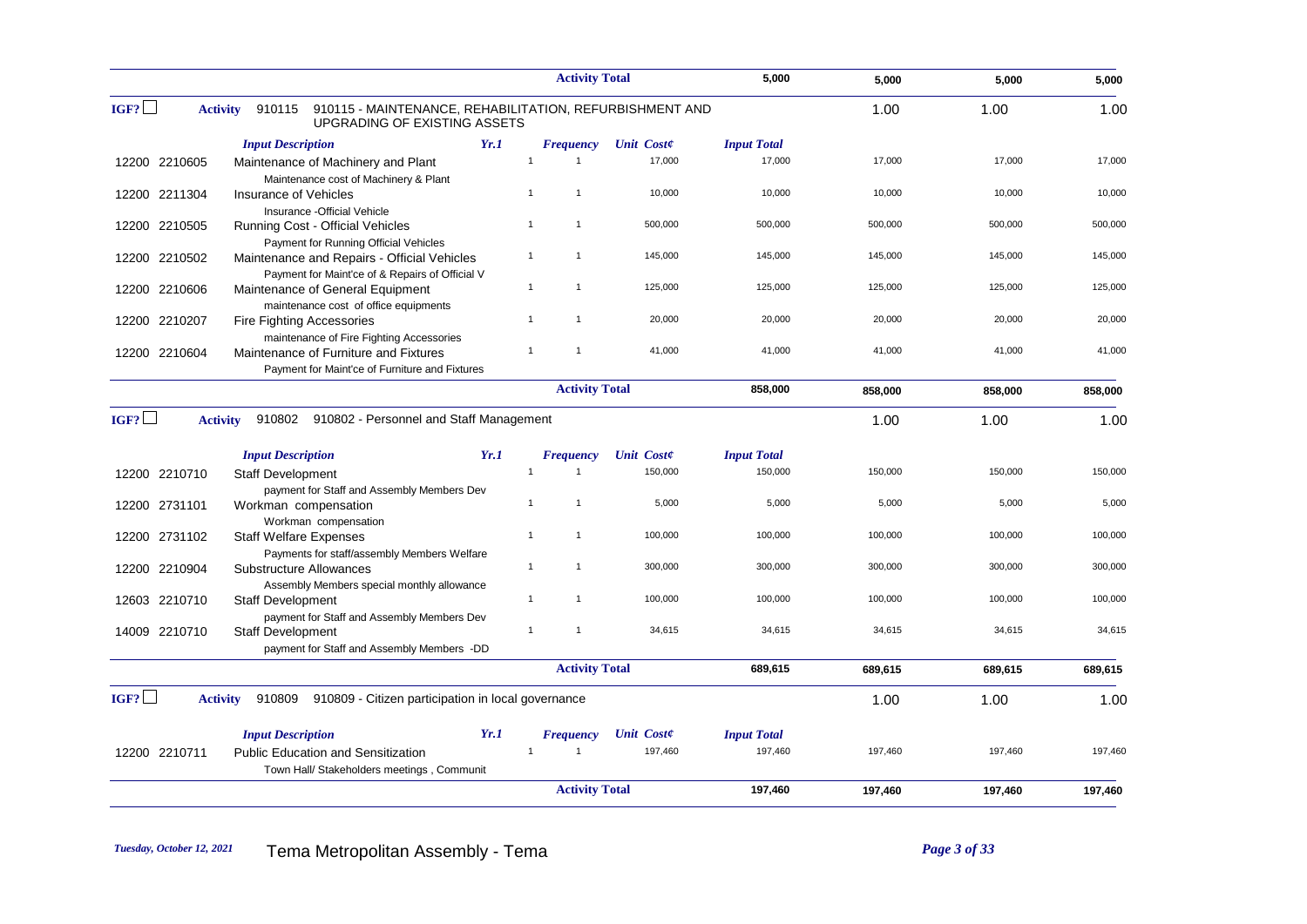| Output 000 Total                                                                                                               | 5,463,475 | 5,463,475 | 5,463,475 |
|--------------------------------------------------------------------------------------------------------------------------------|-----------|-----------|-----------|
| 93001002SP1.2: Planning and Coordination<br>Sub _ Programm                                                                     |           |           |           |
| <b>Priority</b>                                                                                                                | 2020      | 2021      | 2022      |
| IGF?<br>910108 - MONITORING AND EVALUATON OF PROGRAMMES AND PROJECTS<br>910108<br><b>Activity</b>                              | 1.00      | 1.00      | 1.00      |
| <b>Input Total</b><br><b>Input Description</b><br>Yr.1<br><b>Unit Coste</b><br><b>Frequency</b>                                |           |           |           |
| 10,000<br>10,000<br>12200 2210709<br>Seminars/Conferences/Workshops - Domesti<br>Monitoring and evaluation of Programmes and   | 10,000    | 10,000    | 10,000    |
| <b>Activity Total</b><br>10,000                                                                                                | 10,000    | 10,000    | 10,000    |
| IGF?<br>910810 - Plan and budget preparation<br><b>Activity</b><br>910810                                                      | 1.00      | 1.00      | 1.00      |
| <b>Input Description</b><br><b>Input Total</b><br>Yr.1<br><b>Unit Coste</b><br><b>Frequency</b>                                |           |           |           |
| 10,000<br>10,000<br>12200 2210709<br>Seminars/Conferences/Workshops - Domesti<br>Preparation of MTDP, AAP, plan reviews, publi | 10,000    | 10,000    | 10,000    |
| <b>Activity Total</b><br>10,000                                                                                                | 10,000    | 10,000    | 10,000    |
| Output 000 Total                                                                                                               | 20,000    | 20,000    | 20,000    |
| <b>Objective Total</b>                                                                                                         | 5,483,475 | 5,483,475 | 5,483,475 |
| <b>Central Administration</b>                                                                                                  | 5,483,475 | 5,483,475 | 5,483,475 |
| Administration (Assembly Office)                                                                                               | 5,483,475 | 5,483,475 | 5,483,475 |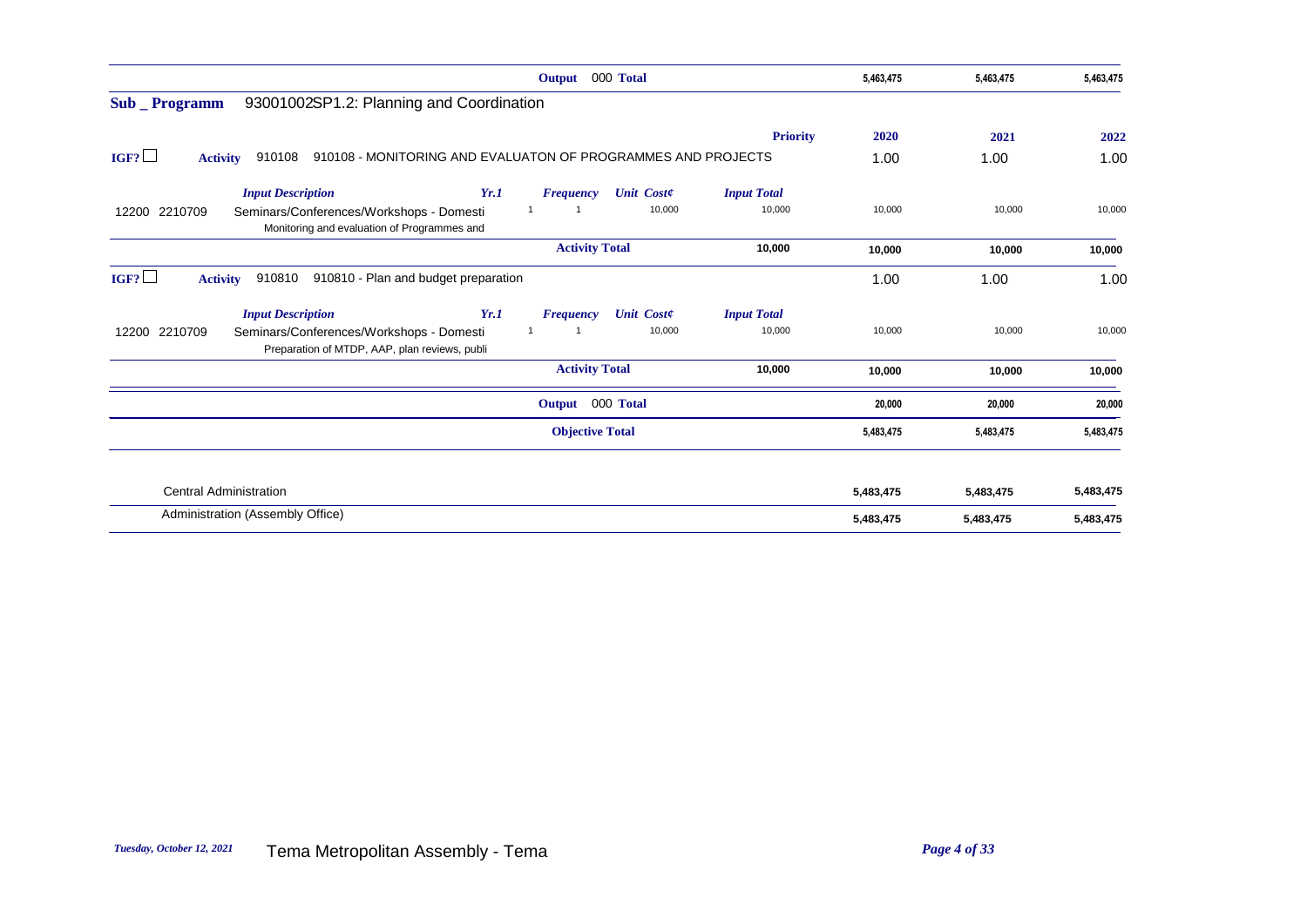|                     |                                                                                       |      | Output 000 Total               |                   |                    | 625,000 | 625,000 | 625,000 |
|---------------------|---------------------------------------------------------------------------------------|------|--------------------------------|-------------------|--------------------|---------|---------|---------|
|                     |                                                                                       |      | <b>Activity Total</b>          |                   | 625,000            | 625,000 | 625,000 | 625,000 |
| 12602 2821009       | Donations<br>Payment for SIF Project                                                  |      | $\mathbf{1}$<br>$\overline{1}$ | 25,000            | 25,000             | 25,000  | 25,000  | 25,000  |
| 12602 2821009       | Donations<br>Donations by MP                                                          |      | $\mathbf{1}$<br>$\overline{1}$ | 600,000           | 600,000            | 600,000 | 600,000 | 600,000 |
|                     | <b>Input Description</b>                                                              | Yr.1 | <b>Frequency</b>               | <b>Unit Coste</b> | <b>Input Total</b> |         |         |         |
| IGF?                | Activity 910110 910110 - PROTOCOL SERVICES                                            |      |                                |                   |                    | 1.00    | 1.00    | 1.00    |
|                     |                                                                                       |      |                                |                   | <b>Priority</b>    | 2020    | 2021    | 2022    |
| Sub _ Programm      | 93001003SP1.3: Legislative Oversights                                                 |      |                                |                   |                    |         |         |         |
|                     |                                                                                       |      | Output 000 Total               |                   |                    | 65,000  | 65,000  | 65,000  |
|                     |                                                                                       |      | <b>Activity Total</b>          |                   | 65,000             | 65,000  | 65,000  | 65,000  |
| 12200 2210511       | Local travel cost<br>Payment for T & T                                                |      | $\overline{1}$<br>$\mathbf{1}$ | 5,000             | 5,000              | 5,000   | 5,000   | 5,000   |
| 12200 2210709       | Seminars/Conferences/Workshops - Domesti<br>Servicing Meetings/Community Mobilisation |      | $\mathbf{1}$<br>$\overline{1}$ | 5,000             | 5,000              | 5,000   | 5,000   | 5,000   |
| 12200 2210205       | <b>Sanitation Charges</b><br>Clean -up Exercise/Desilting                             |      | $\overline{1}$<br>$\mathbf{1}$ | 50,000            | 50,000             | 50,000  | 50,000  | 50,000  |
| 12200 2210711       | <b>Public Education and Sensitization</b><br>Cost of Public Education                 |      | $\overline{1}$                 | 5,000             | 5,000              | 5,000   | 5,000   | 5,000   |
|                     | <b>Input Description</b>                                                              | Yr.1 | <b>Frequency</b>               | <b>Unit Coste</b> | <b>Input Total</b> |         |         |         |
| IGF?                | 910101 910101 - INTERNAL MANAGEMENT OF THE ORGANISATION<br><b>Activity</b>            |      |                                |                   |                    | 1.00    | 1.00    | 1.00    |
|                     |                                                                                       |      |                                |                   | <b>Priority</b>    | 2020    | 2021    | 2022    |
| <b>Sub</b> Programm | 93001001SP1.1: General Administration                                                 |      |                                |                   |                    |         |         |         |
| Programme 93001     | Management and Administration                                                         |      |                                |                   |                    |         |         |         |
| <b>Objective</b>    | 410101<br>Deepen political and administrative decentralisation                        |      |                                |                   |                    |         |         |         |
| <b>Unit level 3</b> | Tema Metropolis - Tema<br>05                                                          |      |                                |                   |                    |         |         |         |
| <b>Unit level 2</b> | Greater Accra<br>21                                                                   |      |                                |                   |                    |         |         |         |
| Unit                | Tema East Sub -Metro<br>001                                                           |      |                                |                   |                    |         |         |         |
| <b>Subhead</b>      | 02<br><b>Sub-Metros Administration</b>                                                |      |                                |                   |                    |         |         |         |
| <b>Head</b>         | 01<br><b>Central Administration</b>                                                   |      |                                |                   |                    |         |         |         |
| <b>Vote</b>         | Tema Metropolitan Assembly - Tema<br>105                                              |      |                                |                   |                    |         |         |         |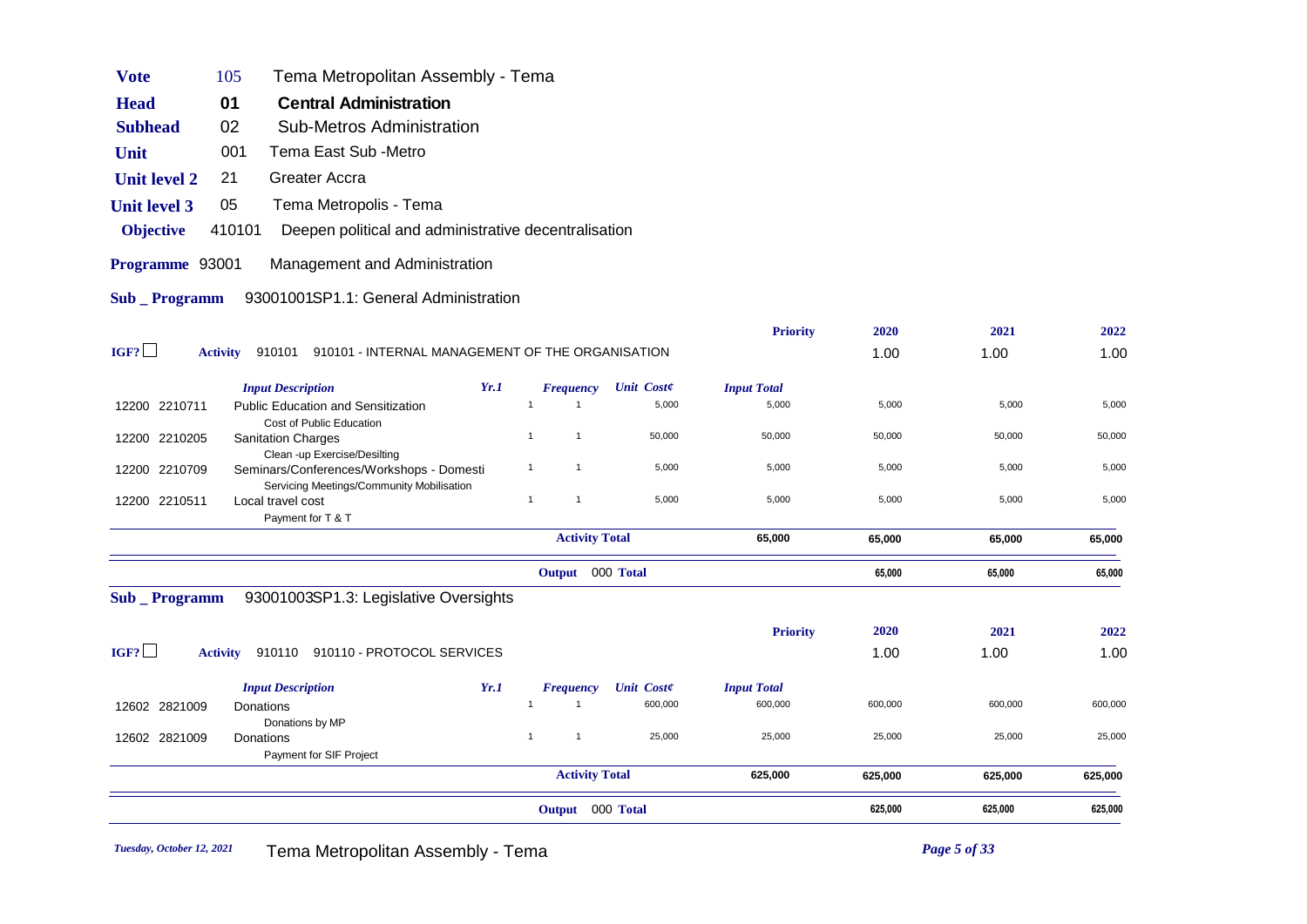|                      | <b>Objective Total</b> | 690,000 | 690,000 | 690,000 |
|----------------------|------------------------|---------|---------|---------|
|                      |                        |         |         |         |
| Tema East Sub -Metro |                        | 690,000 | 690,000 | 690,000 |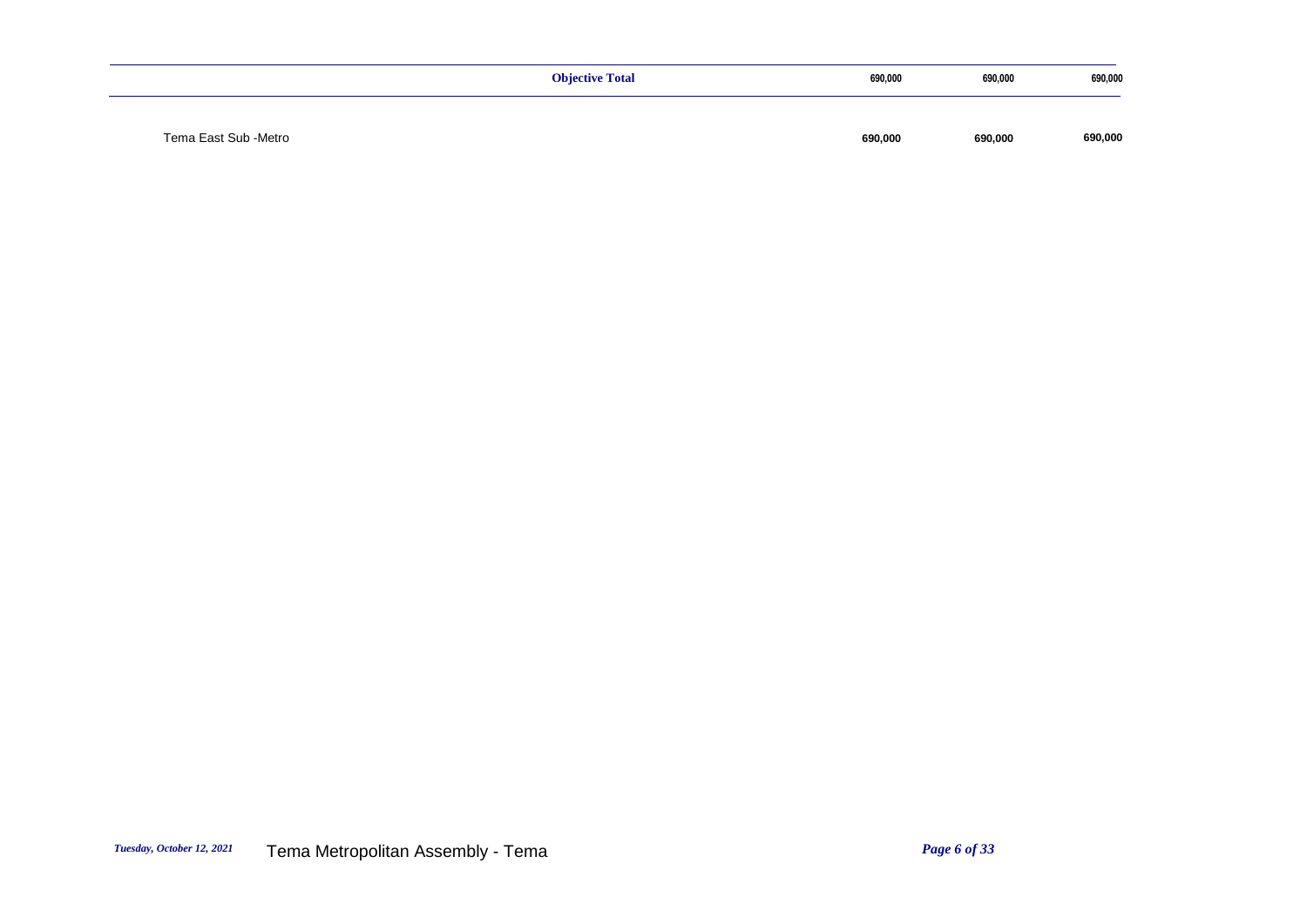| <b>Vote</b>           | Tema Metropolitan Assembly - Tema<br>105                                              |      |                                |                   |                    |         |         |         |
|-----------------------|---------------------------------------------------------------------------------------|------|--------------------------------|-------------------|--------------------|---------|---------|---------|
| <b>Head</b>           | 01<br><b>Central Administration</b>                                                   |      |                                |                   |                    |         |         |         |
| <b>Subhead</b>        | 02<br><b>Sub-Metros Administration</b>                                                |      |                                |                   |                    |         |         |         |
| Unit                  | 002<br>Tema Central Sub -Metro                                                        |      |                                |                   |                    |         |         |         |
| <b>Unit level 2</b>   | Greater Accra<br>21                                                                   |      |                                |                   |                    |         |         |         |
| <b>Unit level 3</b>   | 05<br>Tema Metropolis - Tema                                                          |      |                                |                   |                    |         |         |         |
| <b>Objective</b>      | 410101<br>Deepen political and administrative decentralisation                        |      |                                |                   |                    |         |         |         |
| Programme 93001       | Management and Administration                                                         |      |                                |                   |                    |         |         |         |
| <b>Sub</b> _ Programm | 93001001SP1.1: General Administration                                                 |      |                                |                   |                    |         |         |         |
|                       |                                                                                       |      |                                |                   | <b>Priority</b>    | 2020    | 2021    | 2022    |
| IGF?                  | 910101 910101 - INTERNAL MANAGEMENT OF THE ORGANISATION<br><b>Activity</b>            |      |                                |                   |                    | 1.00    | 1.00    | 1.00    |
|                       | <b>Input Description</b>                                                              | Yr.1 | <b>Frequency</b>               | <b>Unit Coste</b> | <b>Input Total</b> |         |         |         |
| 12200 2210511         | Local travel cost                                                                     |      | $\overline{1}$<br>$\mathbf{1}$ | 5,000             | 5,000              | 5,000   | 5,000   | 5,000   |
| 12200 2210205         | Payment for T & T<br><b>Sanitation Charges</b>                                        |      | $\overline{1}$<br>$\mathbf{1}$ | 5,000             | 5,000              | 5,000   | 5,000   | 5,000   |
|                       | Clean -up Exercise/Desilting                                                          |      |                                |                   |                    |         |         |         |
| 12200 2210709         | Seminars/Conferences/Workshops - Domesti<br>Servicing Meetings/Community Mobilisation |      | $\mathbf{1}$<br>$\overline{1}$ | 1,000             | 1,000              | 1,000   | 1,000   | 1,000   |
| 12200 2210711         | <b>Public Education and Sensitization</b><br>Cost of Public Education                 |      | $\mathbf{1}$<br>$\overline{1}$ | 5,000             | 5,000              | 5,000   | 5,000   | 5,000   |
|                       |                                                                                       |      | <b>Activity Total</b>          |                   | 16,000             | 16,000  | 16,000  | 16,000  |
|                       |                                                                                       |      | Output 000 Total               |                   |                    | 16,000  | 16,000  | 16,000  |
| Sub _ Programm        | 93001003SP1.3: Legislative Oversights                                                 |      |                                |                   |                    |         |         |         |
|                       |                                                                                       |      |                                |                   | <b>Priority</b>    | 2020    | 2021    | 2022    |
| IGF?                  | <b>Activity</b><br>000000 910110 - PROTOCOL SERVICES                                  |      |                                |                   |                    | 1.00    | 1.00    | 1.00    |
|                       | <b>Input Description</b>                                                              | Yr.1 | <b>Frequency</b>               | <b>Unit Coste</b> | <b>Input Total</b> |         |         |         |
| 12602 2821009         | Donations                                                                             |      | $\mathbf{1}$<br>$\overline{1}$ | 25,000            | 25,000             | 25,000  | 25,000  | 25,000  |
| 12602 2821009         | Payment for SIF Project<br>Donations                                                  |      | $\mathbf{1}$<br>$\mathbf{1}$   | 600,000           | 600,000            | 600,000 | 600,000 | 600,000 |
|                       | Donations by MP                                                                       |      |                                |                   |                    |         |         |         |
|                       |                                                                                       |      | <b>Activity Total</b>          |                   | 625,000            | 625,000 | 625,000 | 625,000 |
|                       |                                                                                       |      | Output 000 Total               |                   |                    | 625,000 | 625,000 | 625,000 |
|                       |                                                                                       |      |                                |                   |                    |         |         |         |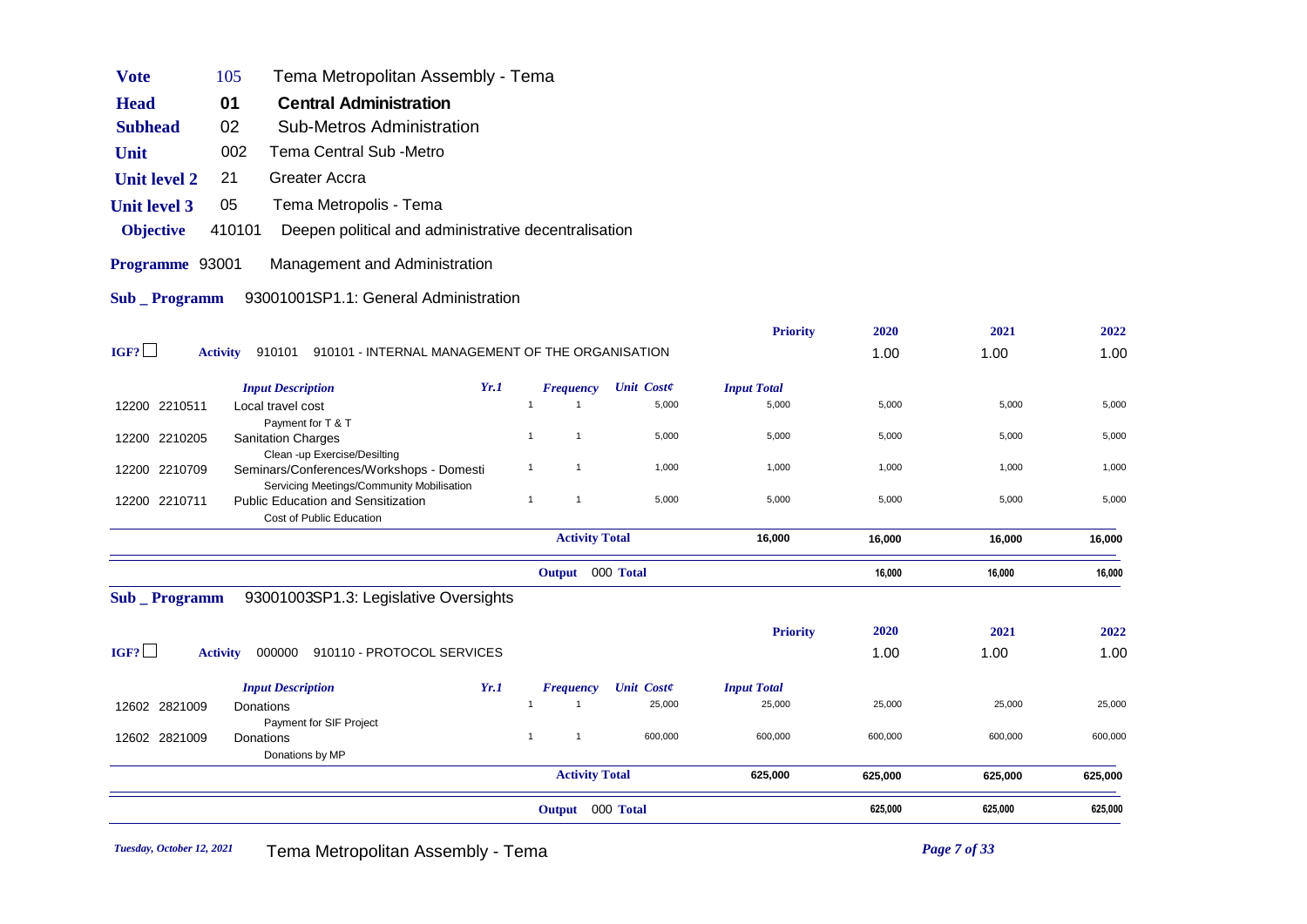|                           | <b>Objective Total</b> | 641,000   | 641,000   | 641,000   |
|---------------------------|------------------------|-----------|-----------|-----------|
|                           |                        |           |           |           |
| Tema Central Sub -Metro   |                        | 641,000   | 641,000   | 641,000   |
| Sub-Metros Administration |                        | 1,331,000 | 1,331,000 | 1,331,000 |
|                           | <b>Head Total</b>      | 6,814,475 | 6,814,475 | 6,814,475 |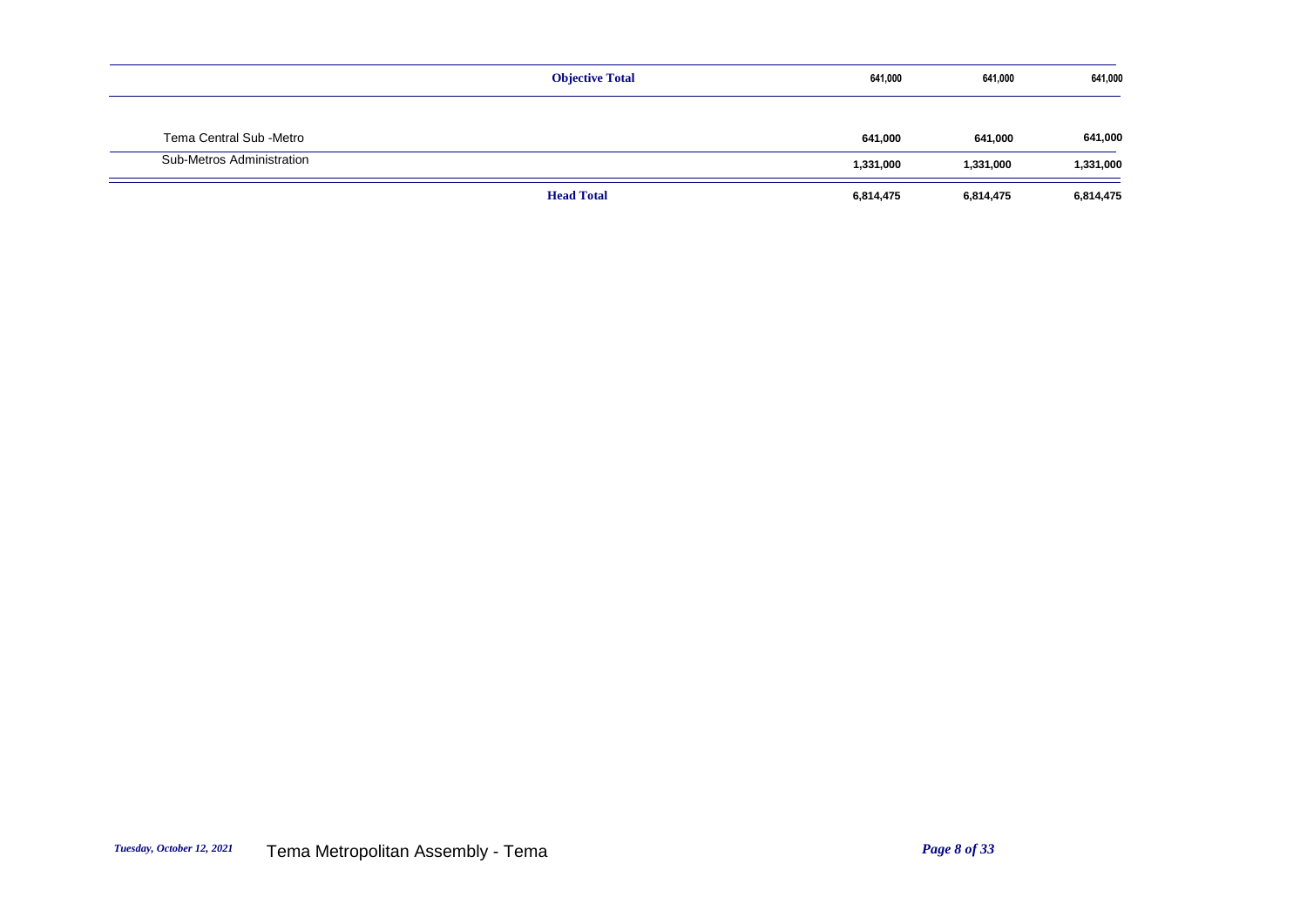| <b>Head</b>           | 02<br>Finance                                                         |      |                              |                   |                    |         |         |         |
|-----------------------|-----------------------------------------------------------------------|------|------------------------------|-------------------|--------------------|---------|---------|---------|
| <b>Subhead</b>        | <b>Metro Finance Department</b><br>00                                 |      |                              |                   |                    |         |         |         |
| Unit                  | 001                                                                   |      |                              |                   |                    |         |         |         |
| <b>Unit level 2</b>   | 21<br>Greater Accra                                                   |      |                              |                   |                    |         |         |         |
| <b>Unit level 3</b>   | 05<br>Tema Metropolis - Tema                                          |      |                              |                   |                    |         |         |         |
| <b>Objective</b>      | 17.1 strengthen domestic resource mob.<br>130201                      |      |                              |                   |                    |         |         |         |
| Programme 93006       | <b>Budget and Finance</b>                                             |      |                              |                   |                    |         |         |         |
| <b>Sub</b> _ Programm | 93006001SP6.1 Finance and Audit Operations                            |      |                              |                   |                    |         |         |         |
|                       |                                                                       |      |                              |                   |                    |         |         |         |
|                       |                                                                       |      |                              |                   | <b>Priority</b>    | 2020    | 2021    | 2022    |
| IGF?                  | 911301 911301 - Treasury and accounting activities<br><b>Activity</b> |      |                              |                   |                    | 1.00    | 1.00    | 1.00    |
|                       | <b>Input Description</b>                                              | Yr.1 | <b>Frequency</b>             | <b>Unit Coste</b> | <b>Input Total</b> |         |         |         |
| 12200 2210122         | Value Books                                                           |      | $\mathbf{1}$<br>$\mathbf{1}$ | 50,000            | 50,000             | 50,000  | 50,000  | 50,000  |
|                       | Puchase of Value Books                                                |      |                              |                   |                    |         |         |         |
|                       |                                                                       |      | <b>Activity Total</b>        |                   | 50,000             | 50,000  | 50,000  | 50,000  |
|                       |                                                                       |      | Output 000 Total             |                   |                    | 50,000  | 50,000  | 50,000  |
| Sub _ Programm        | 93006003SP6.3 Revenue Mobilization and Management                     |      |                              |                   |                    |         |         |         |
|                       |                                                                       |      |                              |                   | <b>Priority</b>    | 2020    | 2021    | 2022    |
| IGF?                  | Activity 911303 911303 - Revenue collection and management            |      |                              |                   |                    | 1.00    | 1.00    | 1.00    |
|                       | <b>Input Description</b>                                              | Yr.1 | <b>Frequency</b>             | <b>Unit Coste</b> | <b>Input Total</b> |         |         |         |
| 12200 2210622         | Maintenance of Computer Software                                      |      | $\mathbf{1}$                 | 50,000            | 50,000             | 50,000  | 50,000  | 50,000  |
|                       | Maintenance of Revenue Software                                       |      |                              |                   |                    |         |         |         |
| 12200 2210804         | Contract appointments                                                 |      | $\mathbf{1}$<br>$\mathbf{1}$ | 770,000           | 770,000            | 770,000 | 770,000 | 770,000 |
|                       | Payment of commission                                                 |      |                              |                   |                    |         |         |         |
| 12200 2210112         | Uniform and Protective Clothing                                       |      | $\mathbf{1}$<br>$\mathbf{1}$ | 20,000            | 20,000             | 20,000  | 20,000  | 20,000  |
|                       | Zoning, commission collectors, revenue logistic                       |      | <b>Activity Total</b>        |                   | 840,000            | 840,000 | 840,000 | 840,000 |
|                       |                                                                       |      |                              |                   |                    |         |         |         |
|                       |                                                                       |      | Output 000 Total             |                   |                    | 840,000 | 840,000 | 840,000 |
|                       |                                                                       |      | <b>Objective Total</b>       |                   |                    | 890,000 | 890,000 | 890,000 |
|                       |                                                                       |      |                              |                   |                    |         |         |         |

Vote 105 Tema Metropolitan Assembly - Tema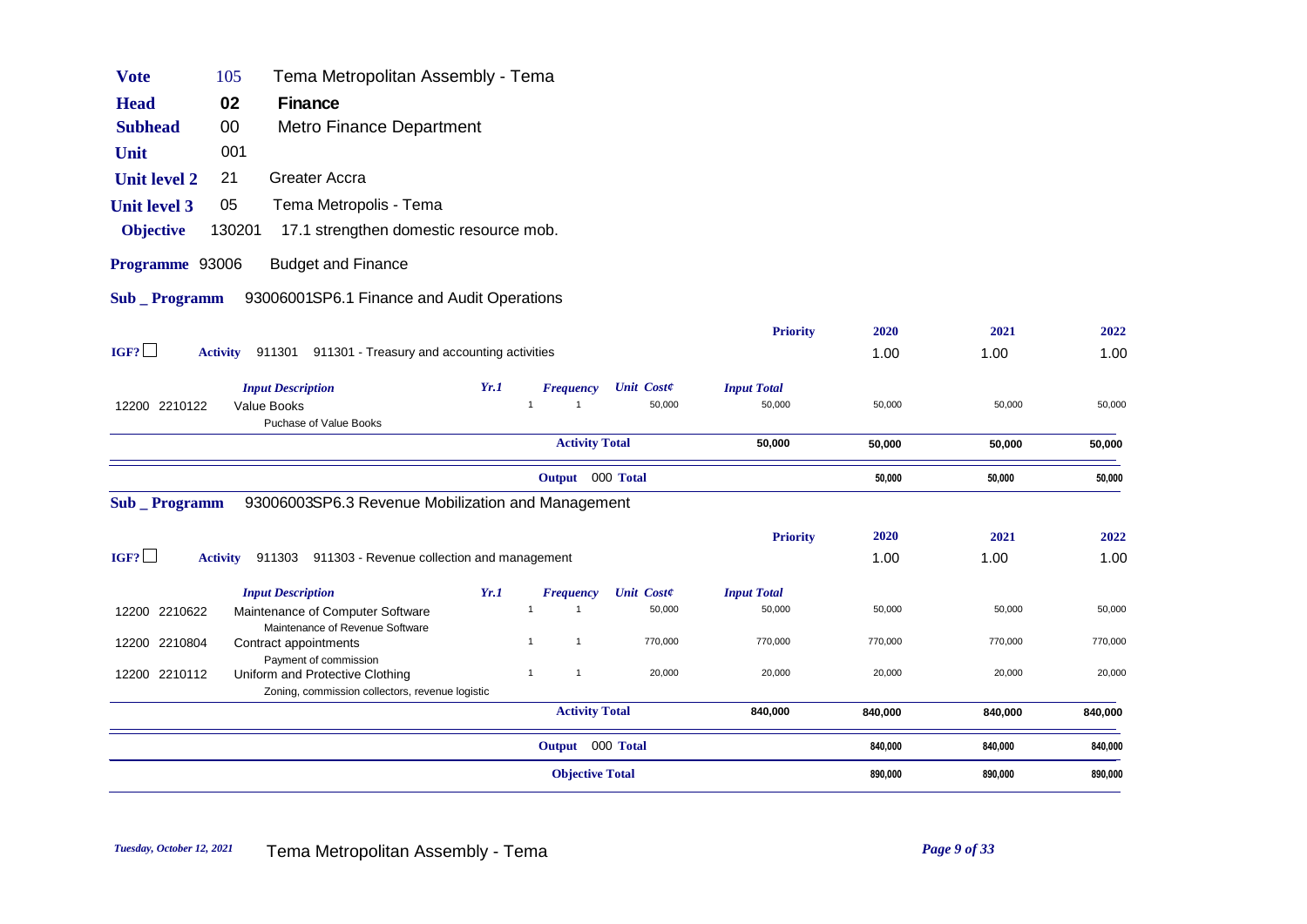|                          |                   | 890,000 | 890,000 | 890,000 |
|--------------------------|-------------------|---------|---------|---------|
| Metro Finance Department |                   | 890.000 | 890.000 | 890,000 |
|                          | <b>Head Total</b> | 890,000 | 890,000 | 890,000 |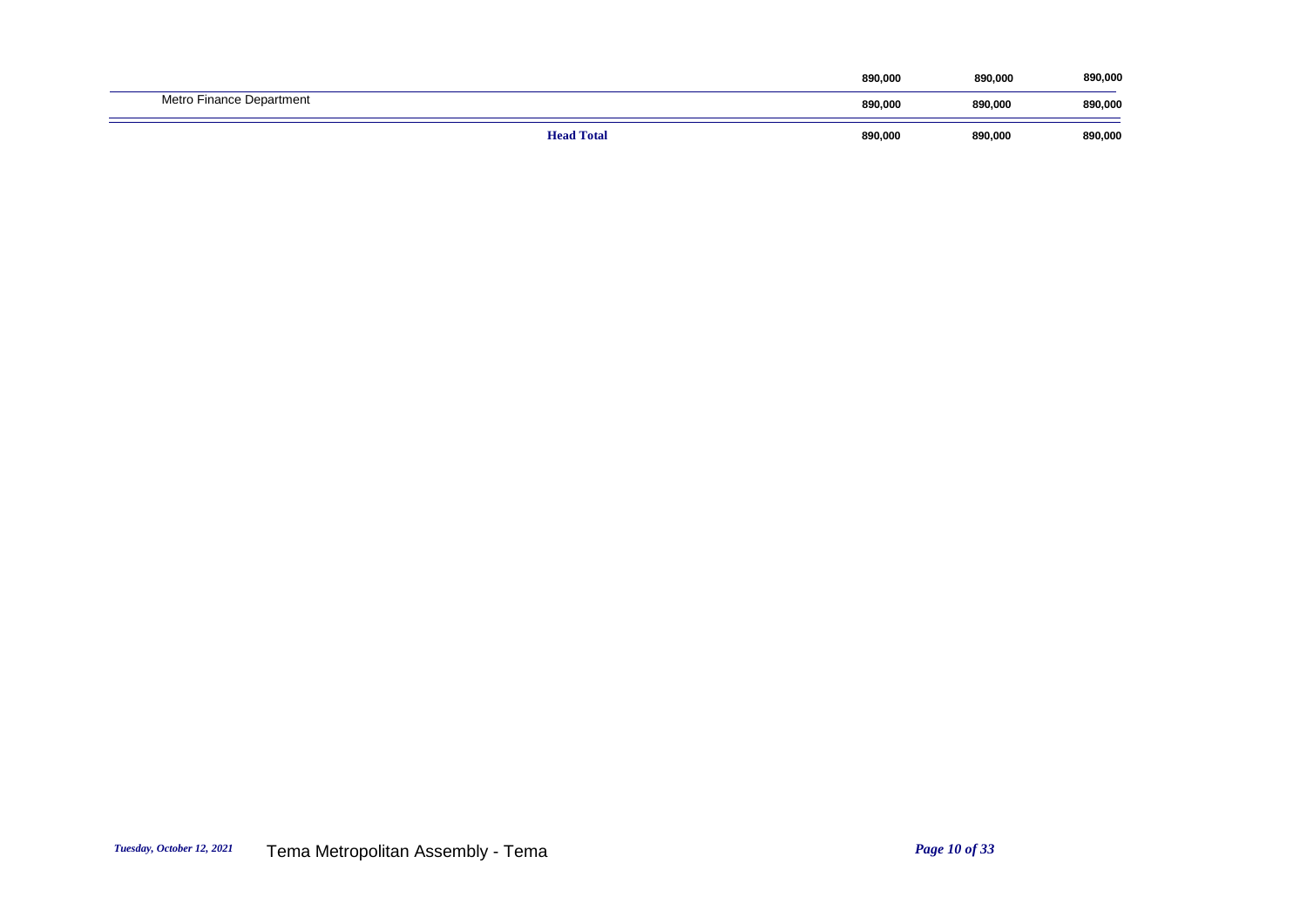|                     |                                                                                                                                                      |              | Output 000 Total      |                             |                              | 232,000 | 232,000 | 232,000 |
|---------------------|------------------------------------------------------------------------------------------------------------------------------------------------------|--------------|-----------------------|-----------------------------|------------------------------|---------|---------|---------|
|                     |                                                                                                                                                      |              | <b>Activity Total</b> |                             | 205,000                      | 205,000 | 205,000 | 205,000 |
| 12200 2821019       | Scholarship and Bursaries<br>Scholarship and Bursarie                                                                                                | $\mathbf{1}$ | $\mathbf{1}$          | 42,000                      | 42,000                       | 42,000  | 42,000  | 42,000  |
| 12200 2210709       | Seminars/Conferences/Workshops - Domesti<br>Organise My First Day at Schol, STMIE, Oversi                                                            | 1            | $\mathbf{1}$          | 13,000                      | 13,000                       | 13,000  | 13,000  | 13,000  |
| 12603 2821019       | Scholarship and Bursaries<br>Scholarship and Bursaries                                                                                               | $\mathbf{1}$ | $\mathbf{1}$          | 150,000                     | 150,000                      | 150,000 | 150,000 | 150,000 |
|                     | Yr.1<br><b>Input Description</b>                                                                                                                     |              | <b>Frequency</b>      | <b>Unit Coste</b>           | <b>Input Total</b>           |         |         |         |
| IGF?                | 910404<br>910404 - support toteaching and learning delivery (Schools and Teachers award<br><b>Activity</b><br>scheme, educational financial support) |              |                       |                             |                              | 1.00    | 1.00    | 1.00    |
|                     |                                                                                                                                                      |              | <b>Activity Total</b> |                             | 22,000                       | 22,000  | 22,000  | 22,000  |
| 12200 2210709       | Organise Sports and Cuture Festival, workshop<br>Seminars/Conferences/Workshops - Domesti<br>Organise Youth Emploment Support Program                | $\mathbf{1}$ | $\mathbf{1}$          | 7,000                       | 7,000                        | 7,000   | 7,000   | 7,000   |
| 12200 2210118       | Yr.1<br><b>Input Description</b><br>Sports, Recreational and Cultural Materials                                                                      | $\mathbf{1}$ | <b>Frequency</b><br>1 | <b>Unit Coste</b><br>15,000 | <b>Input Total</b><br>15,000 | 15,000  | 15,000  | 15,000  |
| IGF?                | 910403 910403 - Development of youth, sports and culture<br><b>Activity</b>                                                                          |              |                       |                             |                              | 1.00    | 1.00    | 1.00    |
|                     |                                                                                                                                                      |              | <b>Activity Total</b> |                             | 5,000                        | 5,000   | 5,000   | 5,000   |
| 12200 2210709       | Seminars/Conferences/Workshops - Domesti<br>Organize orientation programme on nutrition an                                                           | $\mathbf{1}$ |                       | 5,000                       | 5,000                        | 5,000   | 5,000   | 5,000   |
|                     | Yr.1<br><b>Input Description</b>                                                                                                                     |              | <b>Frequency</b>      | <b>Unit Coste</b>           | <b>Input Total</b>           |         |         |         |
| IGF?                | 910401 910401 - School Feeding operations<br><b>Activity</b>                                                                                         |              |                       |                             |                              | 1.00    | 1.00    | 1.00    |
|                     |                                                                                                                                                      |              |                       |                             | <b>Priority</b>              | 2020    | 2021    | 2022    |
| Sub _ Programm      | 93003001SP3.1: Education, Youth and Sports Management                                                                                                |              |                       |                             |                              |         |         |         |
| Programme 93003     | Social Services Delivery                                                                                                                             |              |                       |                             |                              |         |         |         |
| <b>Objective</b>    | 520101<br>4.1 Ensure free, equitable and quality edu. for all by 2030                                                                                |              |                       |                             |                              |         |         |         |
| <b>Unit level 3</b> | 05<br>Tema Metropolis - Tema                                                                                                                         |              |                       |                             |                              |         |         |         |
| <b>Unit level 2</b> | <b>Greater Accra</b><br>21                                                                                                                           |              |                       |                             |                              |         |         |         |
| Unit                | 002<br>Primary                                                                                                                                       |              |                       |                             |                              |         |         |         |
| <b>Subhead</b>      | 02<br>Education                                                                                                                                      |              |                       |                             |                              |         |         |         |
| <b>Head</b>         | 03<br>Education, Youth and Sports                                                                                                                    |              |                       |                             |                              |         |         |         |
| <b>Vote</b>         | Tema Metropolitan Assembly - Tema<br>105                                                                                                             |              |                       |                             |                              |         |         |         |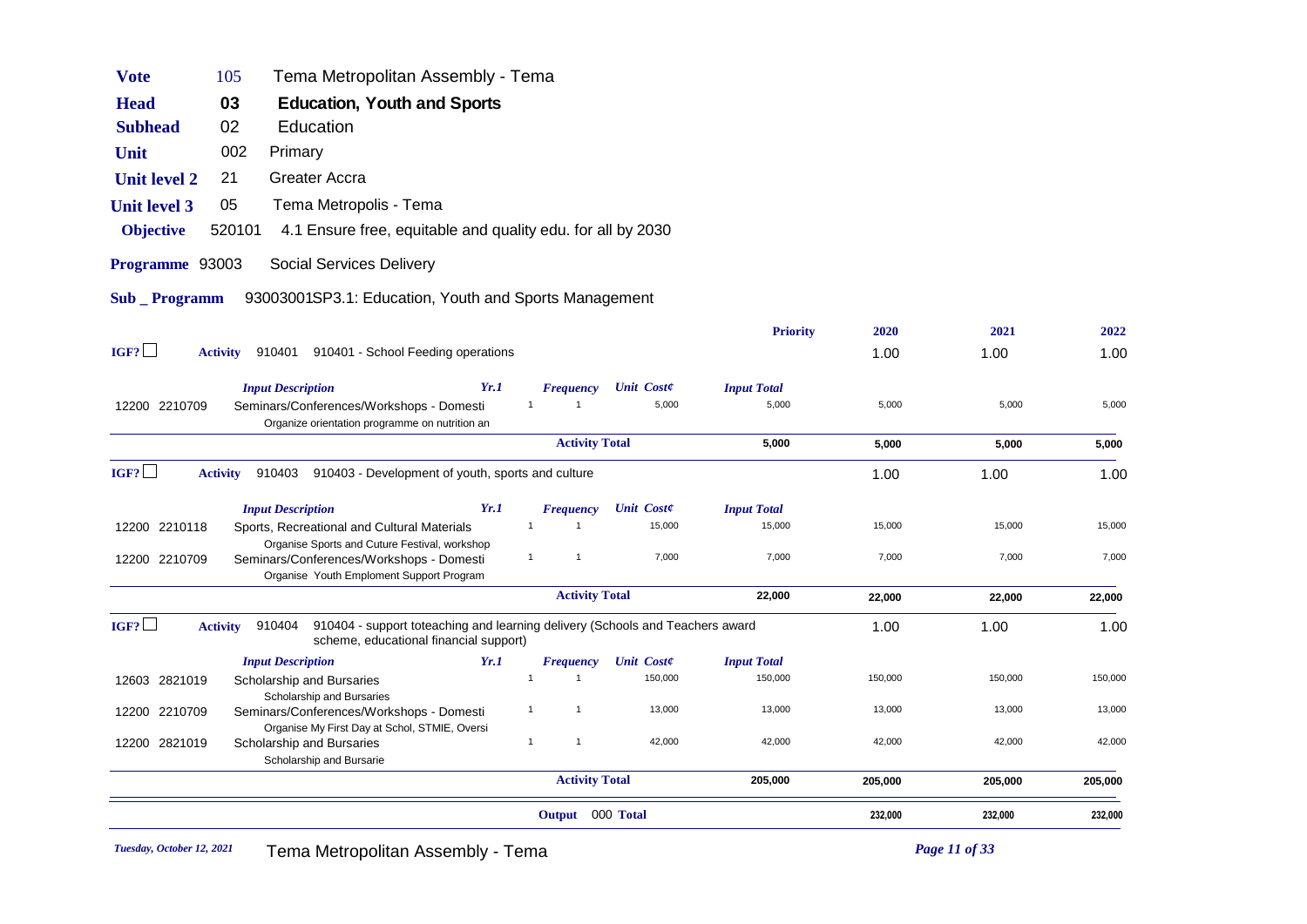|           | <b>Objective Total</b> | 232,000 | 232,000 | 232,000 |
|-----------|------------------------|---------|---------|---------|
|           |                        |         |         |         |
| Primary   |                        | 232,000 | 232,000 | 232,000 |
| Education |                        | 232,000 | 232,000 | 232,000 |
|           | <b>Head Total</b>      | 232,000 | 232,000 | 232,000 |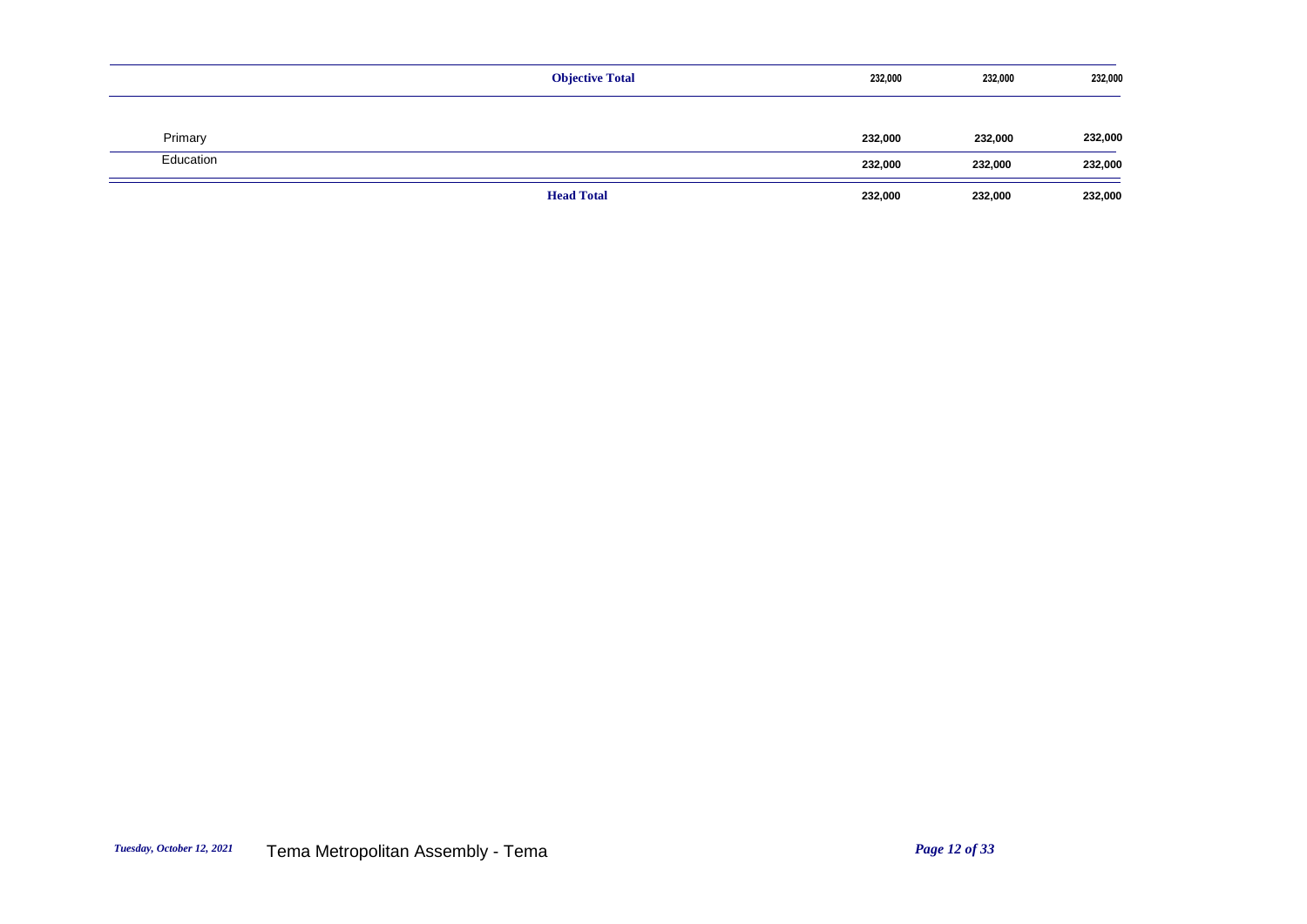| Vote                | 105    | Tema Metropolitan Assembly - Tema              |
|---------------------|--------|------------------------------------------------|
| <b>Head</b>         | 04     | Health                                         |
| <b>Subhead</b>      | 02     | <b>Environmental Health Unit</b>               |
| Unit                | 001    |                                                |
| <b>Unit level 2</b> | 21     | Greater Accra                                  |
| Unit level 3        | 05     | Tema Metropolis - Tema                         |
| <b>Objective</b>    | 210101 | Reduce environmental pollution                 |
| Programme 93005     |        | <b>Environmental and Sanitation Management</b> |

**Sub \_ Programm** 93005002SP5.2: Environmental Protection and Waste Management

|      |                 |                                                                           |      |                                |                        | <b>Priority</b>    | 2020    | 2021    | 2022    |
|------|-----------------|---------------------------------------------------------------------------|------|--------------------------------|------------------------|--------------------|---------|---------|---------|
| IGF? | <b>Activity</b> | 910503 - Public Health services<br>910503                                 |      |                                |                        |                    | 1.00    | 1.00    | 1.00    |
|      |                 | <b>Input Description</b>                                                  | Yr.1 | <b>Frequency</b>               | <b>Unit Coste</b>      | <b>Input Total</b> |         |         |         |
|      | 12200 2210120   | Purchase of Petty Tools/Implements                                        |      | -1                             | 50,000                 | 50,000             | 50,000  | 50,000  | 50,000  |
|      |                 | Cost of tools and Implement/Noise measuring                               |      |                                |                        |                    |         |         |         |
|      | 12200 2210205   | <b>Sanitation Charges</b>                                                 |      | $\mathbf{1}$<br>$\mathbf{1}$   | 5,300                  | 5,300              | 5,300   | 5,300   | 5,300   |
|      |                 | Bury paupers and cemetery management                                      |      |                                |                        |                    |         |         |         |
|      | 12200 2210205   | <b>Sanitation Charges</b>                                                 |      | $\mathbf{1}$<br>$\overline{1}$ | 10,000                 | 10,000             | 10,000  | 10,000  | 10,000  |
|      |                 | Register, screen and monitor activities of food                           |      |                                |                        |                    |         |         |         |
|      | 12200 2210205   | <b>Sanitation Charges</b>                                                 |      | $\mathbf{1}$<br>$\overline{1}$ | 15,293                 | 15,293             | 15,293  | 15,293  | 15,293  |
|      |                 | Conduct Surveillance and Management of Dise                               |      | $\mathbf{1}$<br>$\overline{1}$ | 256,963                | 256,963            | 256,963 | 256,963 | 256,963 |
|      | 12603 2210205   | <b>Sanitation Charges</b>                                                 |      |                                |                        |                    |         |         |         |
|      | 12200 2210205   | Educational campaign, Food Vendors, Arrest a<br><b>Sanitation Charges</b> |      | $\mathbf{1}$<br>$\mathbf{1}$   | 50,000                 | 50,000             | 50,000  | 50,000  | 50,000  |
|      |                 | Carry out Inspection of private and commercial                            |      |                                |                        |                    |         |         |         |
|      | 12200 2210205   | <b>Sanitation Charges</b>                                                 |      | $\mathbf{1}$<br>$\mathbf{1}$   | 50,000                 | 50,000             | 50,000  | 50,000  | 50,000  |
|      |                 | Organise public health information programme                              |      |                                |                        |                    |         |         |         |
|      |                 |                                                                           |      |                                |                        |                    |         |         |         |
|      |                 |                                                                           |      |                                | <b>Activity Total</b>  | 437,557            | 437,557 | 437,557 | 437,557 |
|      |                 |                                                                           |      |                                | Output 000 Total       |                    | 437,557 | 437,557 | 437,557 |
|      |                 |                                                                           |      |                                | <b>Objective Total</b> |                    | 437,557 | 437,557 | 437,557 |
|      |                 |                                                                           |      |                                |                        |                    |         |         |         |
|      |                 |                                                                           |      |                                |                        |                    | 437,557 | 437,557 | 437,557 |
|      |                 | <b>Environmental Health Unit</b>                                          |      |                                |                        |                    | 437,557 | 437,557 | 437,557 |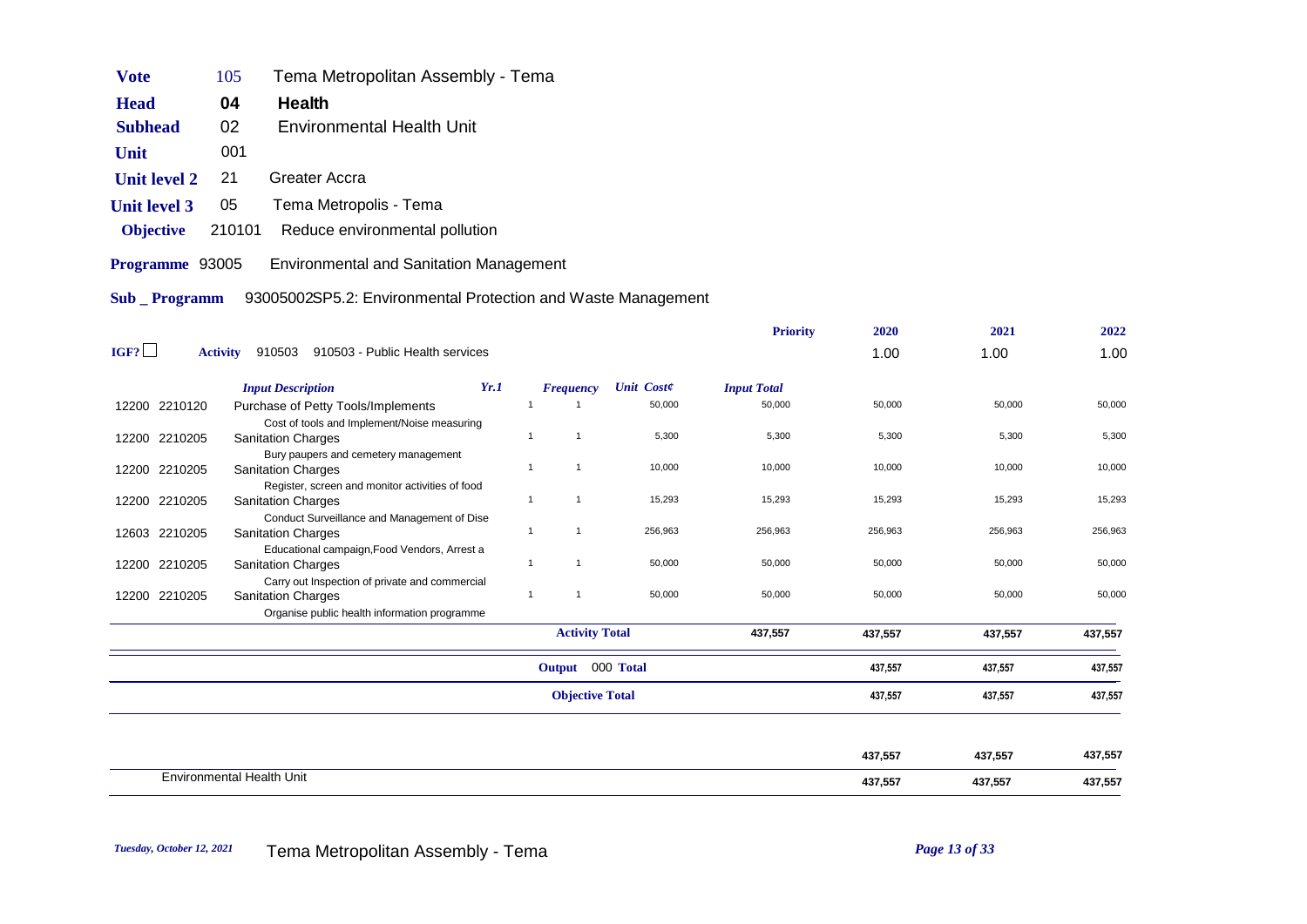| <b>Vote</b>         | 105             | Tema Metropolitan Assembly - Tema                                                                                                                |              |                        |                   |                    |         |         |         |
|---------------------|-----------------|--------------------------------------------------------------------------------------------------------------------------------------------------|--------------|------------------------|-------------------|--------------------|---------|---------|---------|
| <b>Head</b>         | 04              | Health                                                                                                                                           |              |                        |                   |                    |         |         |         |
| <b>Subhead</b>      | 03              | <b>Hospital Services</b>                                                                                                                         |              |                        |                   |                    |         |         |         |
| Unit                | 001             |                                                                                                                                                  |              |                        |                   |                    |         |         |         |
| <b>Unit level 2</b> | 21              | Greater Accra                                                                                                                                    |              |                        |                   |                    |         |         |         |
| <b>Unit level 3</b> | 05              | Tema Metropolis - Tema                                                                                                                           |              |                        |                   |                    |         |         |         |
| <b>Objective</b>    | 540201          | 3.3 End epidemics of AIDS, TB, malaria and trop. Diseases by 2030                                                                                |              |                        |                   |                    |         |         |         |
| Programme 93003     |                 | Social Services Delivery                                                                                                                         |              |                        |                   |                    |         |         |         |
| <b>Sub</b> Programm |                 | 93003003SP3.3: Health Services                                                                                                                   |              |                        |                   |                    |         |         |         |
|                     |                 |                                                                                                                                                  |              |                        |                   | <b>Priority</b>    | 2020    | 2021    | 2022    |
| IGF?                | <b>Activity</b> | 910501 910501 - District response initiative (DRI) on HIV/AIDS and Malaria                                                                       |              |                        |                   |                    | 1.00    | 1.00    | 1.00    |
|                     |                 | <b>Input Description</b><br>Yr.1                                                                                                                 |              | <b>Frequency</b>       | <b>Unit Coste</b> | <b>Input Total</b> |         |         |         |
| 12200 2210205       |                 | <b>Sanitation Charges</b>                                                                                                                        | $\mathbf{1}$ | $\mathbf{1}$           | 100,000           | 100,000            | 100,000 | 100,000 | 100,000 |
| 12603 2210205       |                 | COVID-19 Response Initiative.(procurement of<br><b>Sanitation Charges</b><br>COVID-19 Response Initiative (procurement of                        | $\mathbf{1}$ | $\mathbf{1}$           | 100,000           | 100,000            | 100,000 | 100,000 | 100,000 |
| 12200 2210711       |                 | <b>Public Education and Sensitization</b>                                                                                                        | $\mathbf{1}$ | $\mathbf{1}$           | 5,000             | 5,000              | 5,000   | 5,000   | 5,000   |
| 12603 2210711       |                 | District response initiatives (DRI) on HIV/AIDS<br><b>Public Education and Sensitization</b><br>District response initiative (DRI) on HIV/AIDS a | $\mathbf{1}$ | $\mathbf{1}$           | 26,175            | 26,175             | 26,175  | 26,175  | 26,175  |
|                     |                 |                                                                                                                                                  |              | <b>Activity Total</b>  |                   | 231,175            | 231,175 | 231,175 | 231,175 |
|                     |                 |                                                                                                                                                  |              | Output 000 Total       |                   |                    | 231,175 | 231,175 | 231,175 |
|                     |                 |                                                                                                                                                  |              | <b>Objective Total</b> |                   |                    | 231,175 | 231,175 | 231,175 |
|                     |                 |                                                                                                                                                  |              |                        |                   |                    |         |         |         |
|                     |                 |                                                                                                                                                  |              |                        |                   |                    | 231,175 | 231,175 | 231,175 |

Hospital Services 231,175 231,175 231,175

*Tuesday, October 12, 2021* Tema Metropolitan Assembly - Tema *Page 14 of 33*

**Head Total** 668,731 668,731 668,731 668,731 668,731 668,731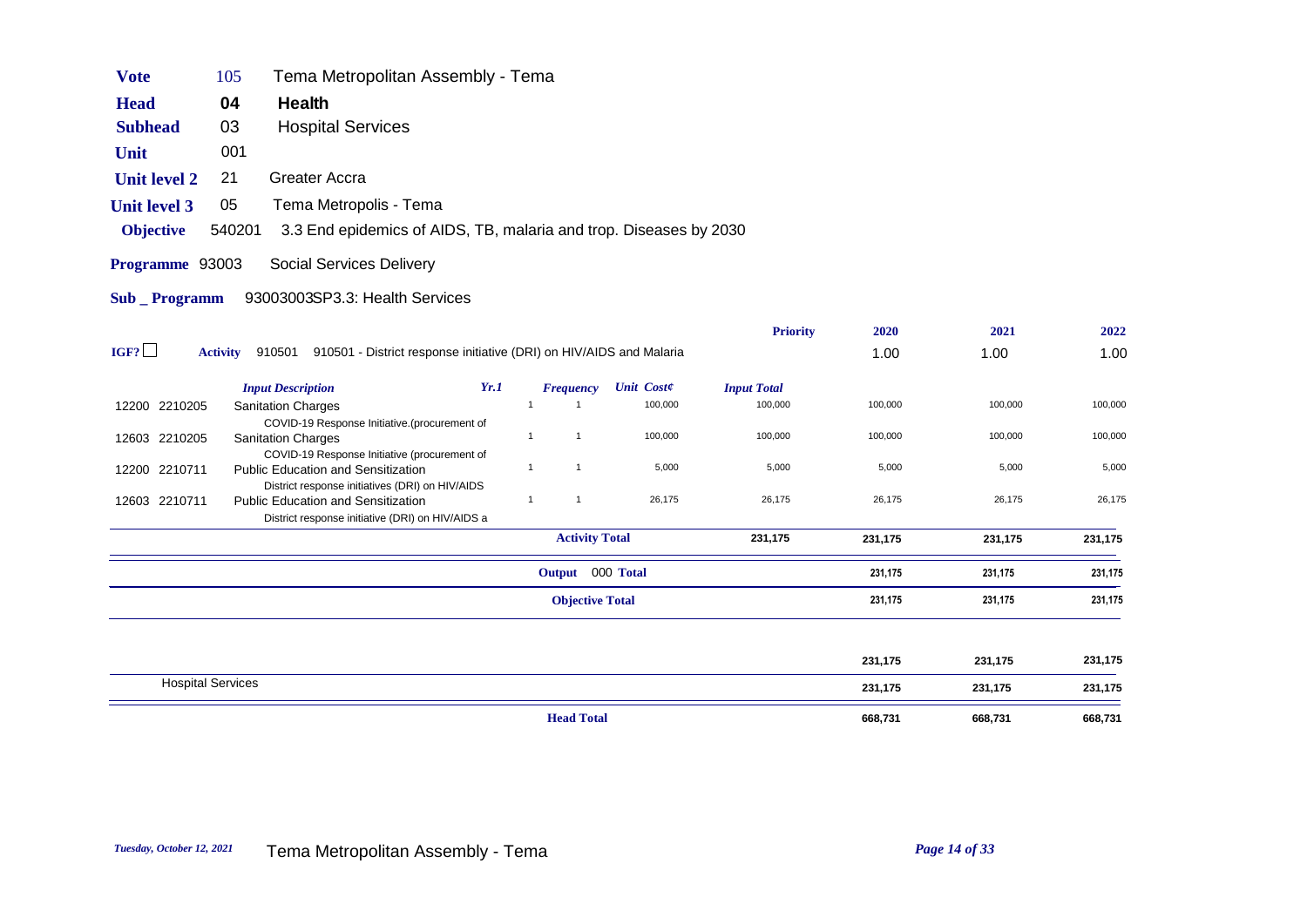| Vote                | 105    | Tema Metropolitan Assembly - Tema              |
|---------------------|--------|------------------------------------------------|
| <b>Head</b>         | 05     | <b>Waste Management</b>                        |
| <b>Subhead</b>      | 00     | Metro Waste Management Department              |
| Unit                | 001    |                                                |
| <b>Unit level 2</b> | 21     | Greater Accra                                  |
| <b>Unit level 3</b> | 05     | Tema Metropolis - Tema                         |
| <b>Objective</b>    | 210101 | Reduce environmental pollution                 |
| Programme 93005     |        | <b>Environmental and Sanitation Management</b> |

**Sub \_ Programm** 93005002SP5.2: Environmental Protection and Waste Management

|      |                 |                                                                                                  |                |                  |                   | <b>Priority</b>    | 2020    | 2021    | 2022    |
|------|-----------------|--------------------------------------------------------------------------------------------------|----------------|------------------|-------------------|--------------------|---------|---------|---------|
| IGF? | <b>Activity</b> | 910901<br>910901 - Environmental sanitation Management                                           |                |                  |                   |                    | 1.00    | 1.00    | 1.00    |
|      |                 | <b>Input Description</b>                                                                         | Yr.1           | <b>Frequency</b> | <b>Unit Coste</b> | <b>Input Total</b> |         |         |         |
|      | 12200 2210301   | <b>Cleaning Materials</b><br>Payment for detergents                                              |                |                  | 80,000            | 80,000             | 80,000  | 80,000  | 80,000  |
|      | 13402 2210101   | <b>Printed Material and Stationery</b>                                                           | $\overline{1}$ | $\overline{1}$   | 15,000            | 15,000             | 15,000  | 15,000  | 15,000  |
|      | 13402 2210517   | Purchase of stationery<br>Fuel Allocation To Waste Management Depa<br>Fuel for official Vehicles | -1             | -1               | 60,000            | 60,000             | 60,000  | 60,000  | 60,000  |
|      | 12200 2210517   | Fuel Allocation To Waste Management Depa<br>Fuel for official Vehicles.                          | $\overline{1}$ | $\overline{1}$   | 292,550           | 292,550            | 292,550 | 292,550 | 292,550 |
|      | 13402 2210201   | Electricity charges<br>Electricity                                                               | $\overline{1}$ | $\overline{1}$   | 10,000            | 10,000             | 10,000  | 10,000  | 10,000  |
|      | 13402 2210511   | Local travel cost<br>Internal travel expenses                                                    | $\overline{1}$ | $\overline{1}$   | 20,000            | 20,000             | 20,000  | 20,000  | 20,000  |
|      | 13402 2211101   | <b>Bank Charges</b><br>Bank charges                                                              | $\overline{1}$ | $\overline{1}$   | 500               | 500                | 500     | 500     | 500     |
|      | 13402 2210502   | Maintenance and Repairs - Official Vehicles<br>Maintenance of official Vehicles                  | $\overline{1}$ | $\overline{1}$   | 20,000            | 20,000             | 20,000  | 20,000  | 20,000  |
|      | 13402 2210203   | Telecommunications<br><b>Telecommunication Charges</b>                                           | $\overline{1}$ | $\overline{1}$   | 10,000            | 10,000             | 10,000  | 10,000  | 10,000  |
|      | 12200 2210502   | Maintenance and Repairs - Official Vehicles<br>Maintenance of official Vehicles.                 | -1             | -1               | 500,000           | 500,000            | 500,000 | 500,000 | 500,000 |
|      | 12200 2210409   | Rental of Plant and Equipment                                                                    | $\overline{1}$ | $\overline{1}$   | 7,000             | 7,000              | 7,000   | 7,000   | 7,000   |
|      | 13402 2210801   | Rental of heavy duty equipment<br><b>Local Consultants Fees</b>                                  | -1             | $\overline{1}$   | 200,000           | 200,000            | 200,000 | 200,000 | 200,000 |
|      | 13402 2210709   | Consultancy fees<br>Seminars/Conferences/Workshops - Domesti<br>worksop/meeting expenses         | $\overline{1}$ | $\overline{1}$   | 100,000           | 100,000            | 100,000 | 100,000 | 100,000 |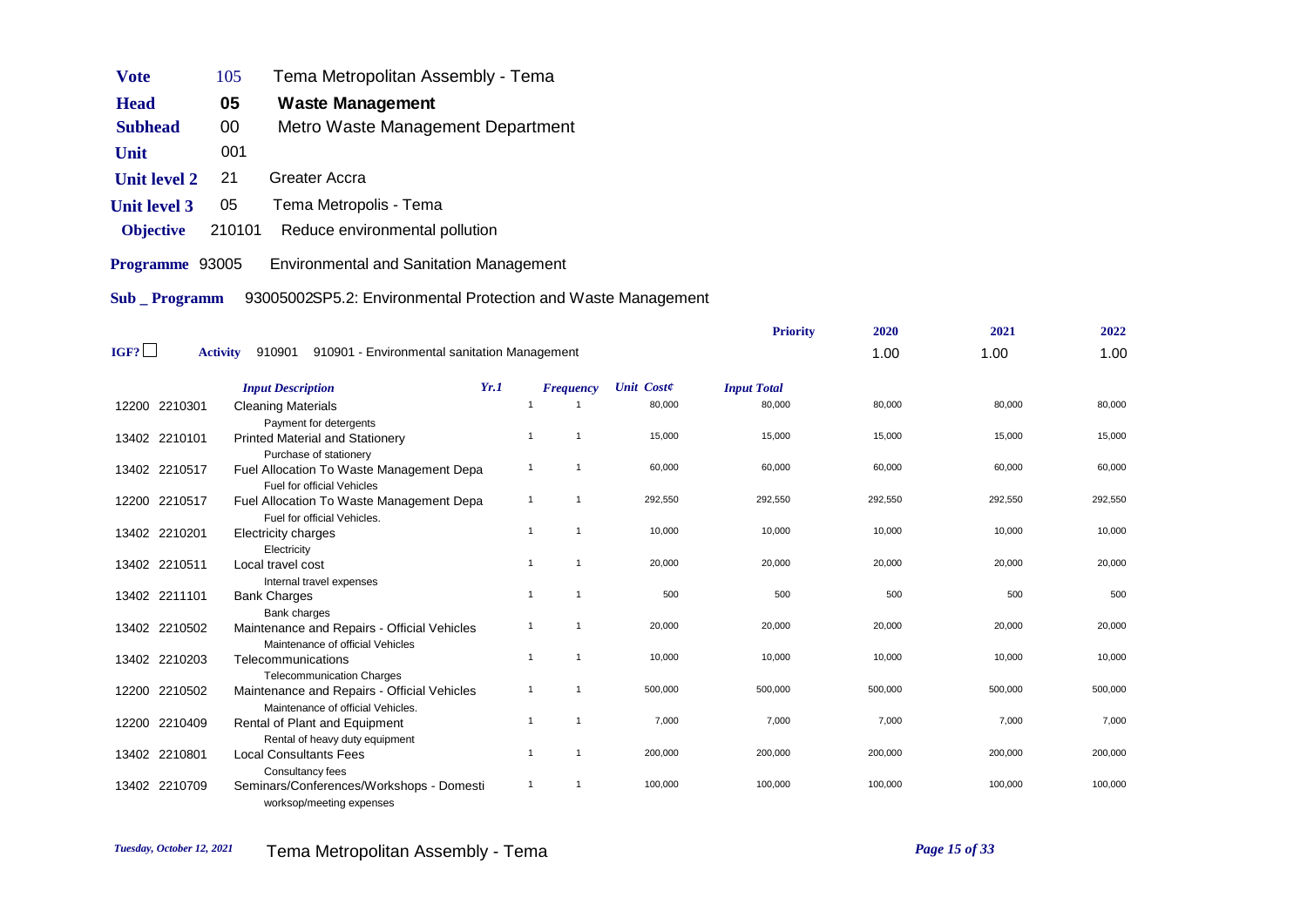| 13402 2210606 | Maintenance of General Equipment                                                                                                                | $\mathbf{1}$<br>$\mathbf{1}$     | 10,000            | 10,000             | 10,000    | 10,000    | 10,000    |
|---------------|-------------------------------------------------------------------------------------------------------------------------------------------------|----------------------------------|-------------------|--------------------|-----------|-----------|-----------|
| 12200 2210120 | Maint of office equipment<br>Purchase of Petty Tools/Implements                                                                                 | $\mathbf{1}$<br>$\mathbf 1$      | 40,000            | 40,000             | 40,000    | 40,000    | 40,000    |
| 13402 2210711 | Payment for petty tools and Protective Clothing<br><b>Public Education and Sensitization</b><br>Promoting const. & upgrading of domestic toilet | $\mathbf{1}$<br>$\overline{1}$   | 40,000            | 40,000             | 40,000    | 40,000    | 40,000    |
|               |                                                                                                                                                 | <b>Activity Total</b>            |                   | 1,405,050          | 1,405,050 | 1,405,050 | 1,405,050 |
| IGF?          | Activity 910902 910902 - Solid waste management                                                                                                 |                                  |                   |                    | 1.00      | 1.00      | 1.00      |
|               | Yr.1<br><b>Input Description</b>                                                                                                                | <b>Frequency</b>                 | <b>Unit Coste</b> | <b>Input Total</b> |           |           |           |
| 12603 2210205 | <b>Sanitation Charges</b><br>Desilting, evacuation of refuse, streets sweepin                                                                   | $\mathbf{1}$<br>$\mathbf{1}$     | 250,000           | 250,000            | 250,000   | 250,000   | 250,000   |
| 12200 2210205 | <b>Sanitation Charges</b><br>Desilting, evacuation of refuse, street sweeping                                                                   | $\mathbf{1}$<br>$\overline{1}$   | 1,300,000         | 1,300,000          | 1,300,000 | 1,300,000 | 1,300,000 |
| 12200 2210709 | Seminars/Conferences/Workshops - Domesti<br>Facilitate acquisition of Land for the Constructi                                                   | $\mathbf{1}$<br>$\mathbf{1}$     | 4,000             | 4,000              | 4,000     | 4,000     | 4,000     |
| 12603 2210205 | <b>Sanitation Charges</b><br>Payment for Refuse bins planted along the CB                                                                       | $\mathbf{1}$<br>$\overline{1}$   | 150,000           | 150,000            | 150,000   | 150,000   | 150,000   |
|               |                                                                                                                                                 | <b>Activity Total</b>            |                   | 1,704,000          | 1,704,000 | 1,704,000 | 1,704,000 |
| IGF?          | <b>Activity</b><br>910903<br>910903 - Liquid waste management                                                                                   |                                  |                   |                    | 1.00      | 1.00      | 1.00      |
|               | Yr.1<br><b>Input Description</b>                                                                                                                | <b>Frequency</b>                 | <b>Unit Coste</b> | <b>Input Total</b> |           |           |           |
| 12603 2210205 | <b>Sanitation Charges</b><br>Rehabilite Pumping Stations, Septage Pumps                                                                         | $\overline{1}$<br>$\overline{1}$ | 500,000           | 500,000            | 500,000   | 500,000   | 500,000   |
| 12200 2210205 | <b>Sanitation Charges</b><br>Rehabilite Pumping Stations, Septage Pumps                                                                         | $\mathbf{1}$<br>$\overline{1}$   | 1,782,743         | 1,782,743          | 1,782,743 | 1,782,743 | 1,782,743 |
|               |                                                                                                                                                 | <b>Activity Total</b>            |                   | 2,282,743          | 2,282,743 | 2,282,743 | 2,282,743 |
|               |                                                                                                                                                 | Output 000 Total                 |                   |                    | 5,391,793 | 5,391,793 | 5,391,793 |
|               |                                                                                                                                                 | <b>Objective Total</b>           |                   |                    | 5,391,793 | 5,391,793 | 5,391,793 |
|               |                                                                                                                                                 |                                  |                   |                    | 5,391,793 | 5,391,793 | 5,391,793 |
|               | Metro Waste Management Department                                                                                                               |                                  |                   |                    | 5,391,793 | 5,391,793 | 5,391,793 |
|               |                                                                                                                                                 | <b>Head Total</b>                |                   |                    | 5,391,793 | 5,391,793 | 5,391,793 |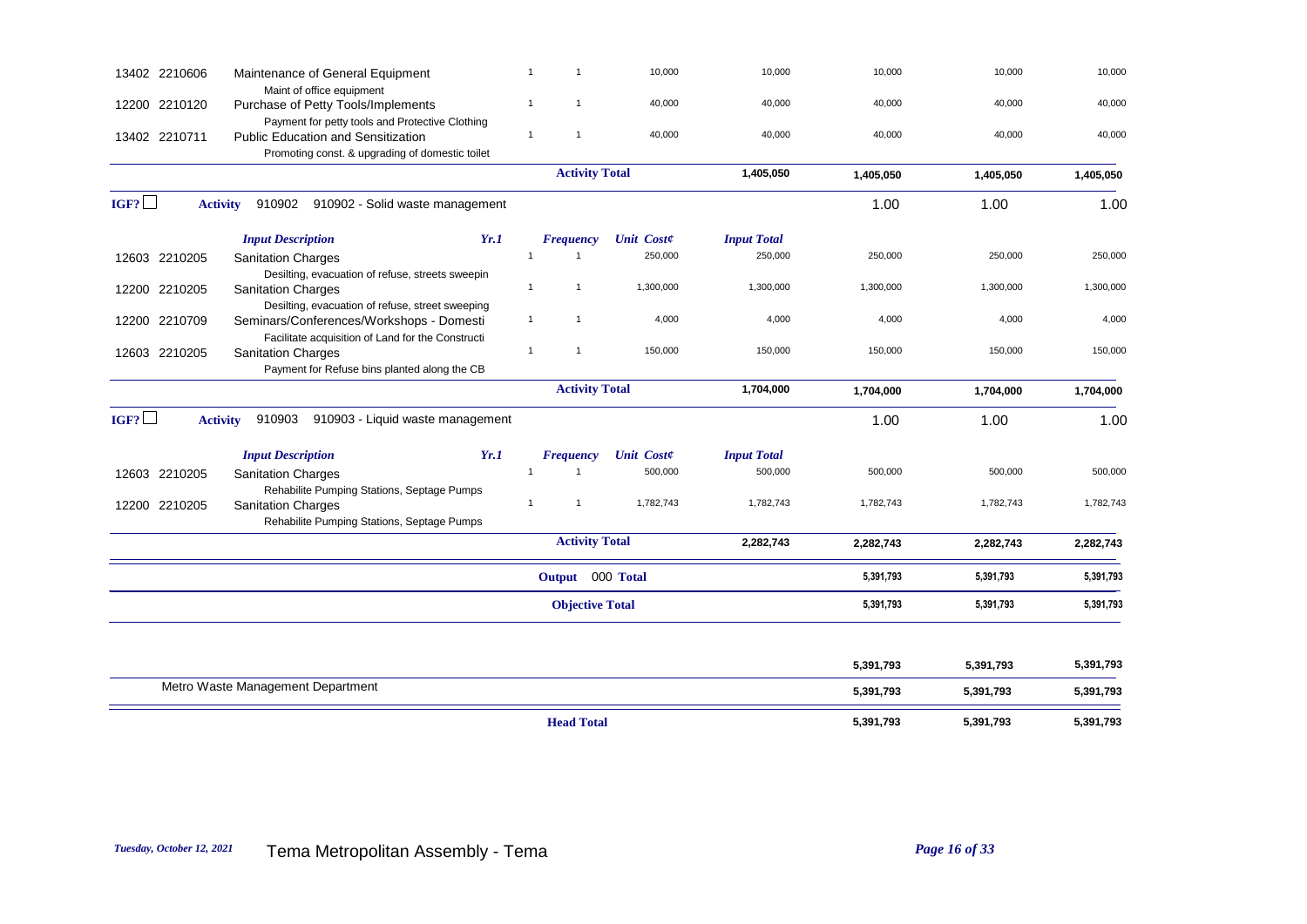| <b>Vote</b>         | 105             | Tema Metropolitan Assembly - Tema                                                              |      |                |                       |                   |                    |        |        |        |
|---------------------|-----------------|------------------------------------------------------------------------------------------------|------|----------------|-----------------------|-------------------|--------------------|--------|--------|--------|
| <b>Head</b>         | 06              | Agriculture                                                                                    |      |                |                       |                   |                    |        |        |        |
| <b>Subhead</b>      | 00              | Metro Agriculture Department                                                                   |      |                |                       |                   |                    |        |        |        |
| Unit                | 001             |                                                                                                |      |                |                       |                   |                    |        |        |        |
| <b>Unit level 2</b> | 21              | Greater Accra                                                                                  |      |                |                       |                   |                    |        |        |        |
| <b>Unit level 3</b> | 05              | Tema Metropolis - Tema                                                                         |      |                |                       |                   |                    |        |        |        |
| <b>Objective</b>    | 550201          | 2.1 End hunger and ensure access to sufficient food                                            |      |                |                       |                   |                    |        |        |        |
| Programme 93004     |                 | <b>Economic Development</b>                                                                    |      |                |                       |                   |                    |        |        |        |
| <b>Sub</b> Programm |                 | 93004003SP4.3:Agricultural Development                                                         |      |                |                       |                   |                    |        |        |        |
|                     |                 |                                                                                                |      |                |                       |                   | <b>Priority</b>    | 2020   | 2021   | 2022   |
| IGF?                | <b>Activity</b> | 910101 910101 - INTERNAL MANAGEMENT OF THE ORGANISATION                                        |      |                |                       |                   |                    | 1.00   | 1.00   | 1.00   |
|                     |                 |                                                                                                |      |                |                       |                   |                    |        |        |        |
|                     |                 | <b>Input Description</b>                                                                       | Yr.1 |                | <b>Frequency</b>      | <b>Unit Coste</b> | <b>Input Total</b> |        |        |        |
| 11001 2210502       |                 | Maintenance and Repairs - Official Vehicles                                                    |      | $\mathbf{1}$   | $\overline{1}$        | 5,513             | 5,513              | 5,513  | 5,513  | 5,513  |
| 11001 2210101       |                 | Maintenance and Repairs - Official Vehicles<br><b>Printed Material and Stationery</b>          |      | $\mathbf{1}$   | $\mathbf{1}$          | 2,000             | 2,000              | 2,000  | 2,000  | 2,000  |
| 11001 2210202       | Water           | Printedd Materials & Satationery                                                               |      | $\mathbf{1}$   | $\mathbf{1}$          | 2,000             | 2,000              | 2,000  | 2,000  | 2,000  |
|                     |                 | Water                                                                                          |      |                |                       |                   |                    |        |        |        |
| 11001 2210505       |                 | Running Cost - Official Vehicles<br>Purchase of fuel                                           |      | $\mathbf{1}$   | $\mathbf{1}$          | 2,000             | 2,000              | 2,000  | 2,000  | 2,000  |
| 11001 2210709       |                 | Seminars/Conferences/Workshops - Domesti                                                       |      | $\mathbf{1}$   | $\mathbf{1}$          | 13,000            | 13,000             | 13,000 | 13,000 | 13,000 |
|                     |                 | Carry out 1000 home/farm visits by AEA's and                                                   |      |                |                       |                   |                    |        |        |        |
| 11001 2210203       |                 | Telecommunications                                                                             |      | $\mathbf{1}$   | $\mathbf{1}$          | 2,000             | 2,000              | 2,000  | 2,000  | 2,000  |
| 11001 2210201       |                 | Telecommunication<br>Electricity charges                                                       |      | $\mathbf{1}$   | $\mathbf{1}$          | 3,000             | 3,000              | 3,000  | 3,000  | 3,000  |
|                     |                 | Electricity                                                                                    |      |                |                       |                   |                    |        |        |        |
|                     |                 |                                                                                                |      |                | <b>Activity Total</b> |                   | 29,513             | 29,513 | 29,513 | 29,513 |
| IGF?                | <b>Activity</b> | 910301 910301 - Extension Services                                                             |      |                |                       |                   |                    | 1.00   | 1.00   | 1.00   |
|                     |                 | <b>Input Description</b>                                                                       | Yr.1 |                | <b>Frequency</b>      | <b>Unit Coste</b> | <b>Input Total</b> |        |        |        |
| 12200 2210711       |                 | Public Education and Sensitization                                                             |      | $\overline{1}$ | $\overline{1}$        | 20,000            | 20,000             | 20,000 | 20,000 | 20,000 |
|                     |                 | Organise field inspection for selection of 2020                                                |      |                |                       |                   |                    |        |        |        |
| 13102 2210711       |                 | <b>Public Education and Sensitization</b>                                                      |      | $\mathbf{1}$   | $\mathbf{1}$          | 15,000            | 15,000             | 15,000 | 15,000 | 15,000 |
| 13132 2210711       |                 | Installation of Hammer Mill and fish drying platf<br><b>Public Education and Sensitization</b> |      | $\mathbf{1}$   | $\mathbf 1$           | 4,000             | 4,000              | 4,000  | 4,000  | 4,000  |
|                     |                 | Collect, compile and disseminate market whole                                                  |      |                |                       |                   |                    |        |        |        |

2210 Public Education and Sensitization 1 1 1 7,000 7,000 7,000 7,000 7,000 7,000 7,000 7,000 7,000 7,000 7,000

*Tuesday, October 12, 2021* Tema Metropolitan Assembly - Tema *Page 17 of 33*

12200 2210711

Carry out 1000 home/farm visits by AEA's and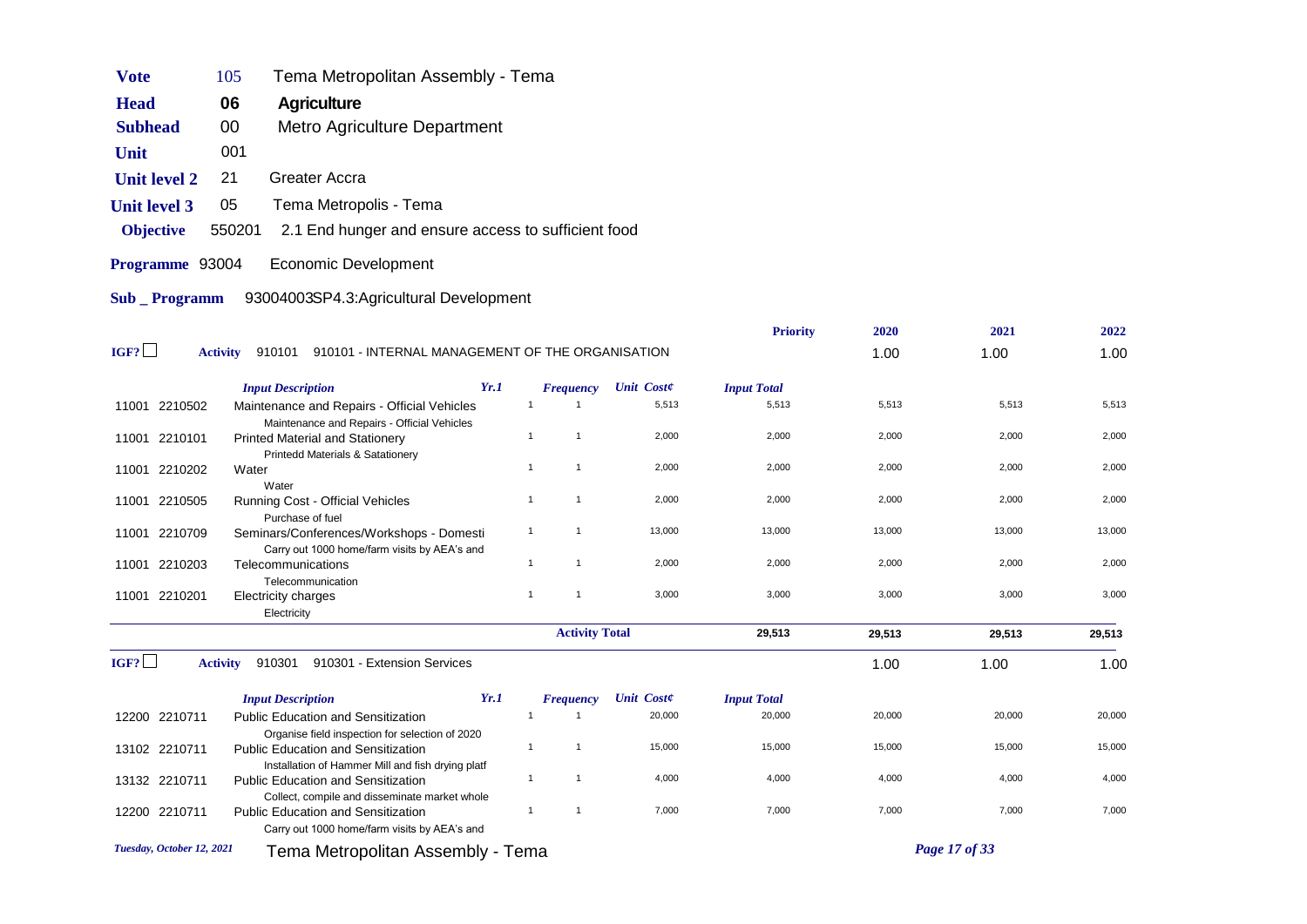| 13132 2210711<br><b>Public Education and Sensitization</b><br>Carry out 1000 home/farm visits by. AEA's and                                                  | 1                      | 120,030           | 120,030            | 120,030 | 120,030 | 120,030 |
|--------------------------------------------------------------------------------------------------------------------------------------------------------------|------------------------|-------------------|--------------------|---------|---------|---------|
|                                                                                                                                                              | <b>Activity Total</b>  |                   | 166,030            | 166,030 | 166,030 | 166,030 |
| IGF?<br>910305 - Production and acquisition of improved agricultural inputs (operationalise<br><b>Activity</b><br>910305<br>agricultural inputs at glossary) |                        |                   |                    | 1.00    | 1.00    | 1.00    |
| Yr.1<br><b>Input Description</b>                                                                                                                             | <b>Frequency</b>       | <b>Unit Coste</b> | <b>Input Total</b> |         |         |         |
| 12603 2210709<br>Seminars/Conferences/Workshops - Domesti<br>Facilitate the implementation "Planting for Foo                                                 |                        | 50,000            | 50,000             | 50,000  | 50,000  | 50,000  |
|                                                                                                                                                              | <b>Activity Total</b>  |                   | 50,000             | 50,000  | 50,000  | 50,000  |
|                                                                                                                                                              | Output 000 Total       |                   |                    | 245,544 | 245,544 | 245,544 |
|                                                                                                                                                              | <b>Objective Total</b> |                   |                    | 245,544 | 245,544 | 245,544 |
|                                                                                                                                                              |                        |                   |                    |         |         |         |
|                                                                                                                                                              |                        |                   |                    | 245,544 | 245,544 | 245,544 |
| Metro Agriculture Department                                                                                                                                 |                        |                   |                    | 245,544 | 245,544 | 245,544 |
|                                                                                                                                                              | <b>Head Total</b>      |                   |                    | 245,544 | 245,544 | 245,544 |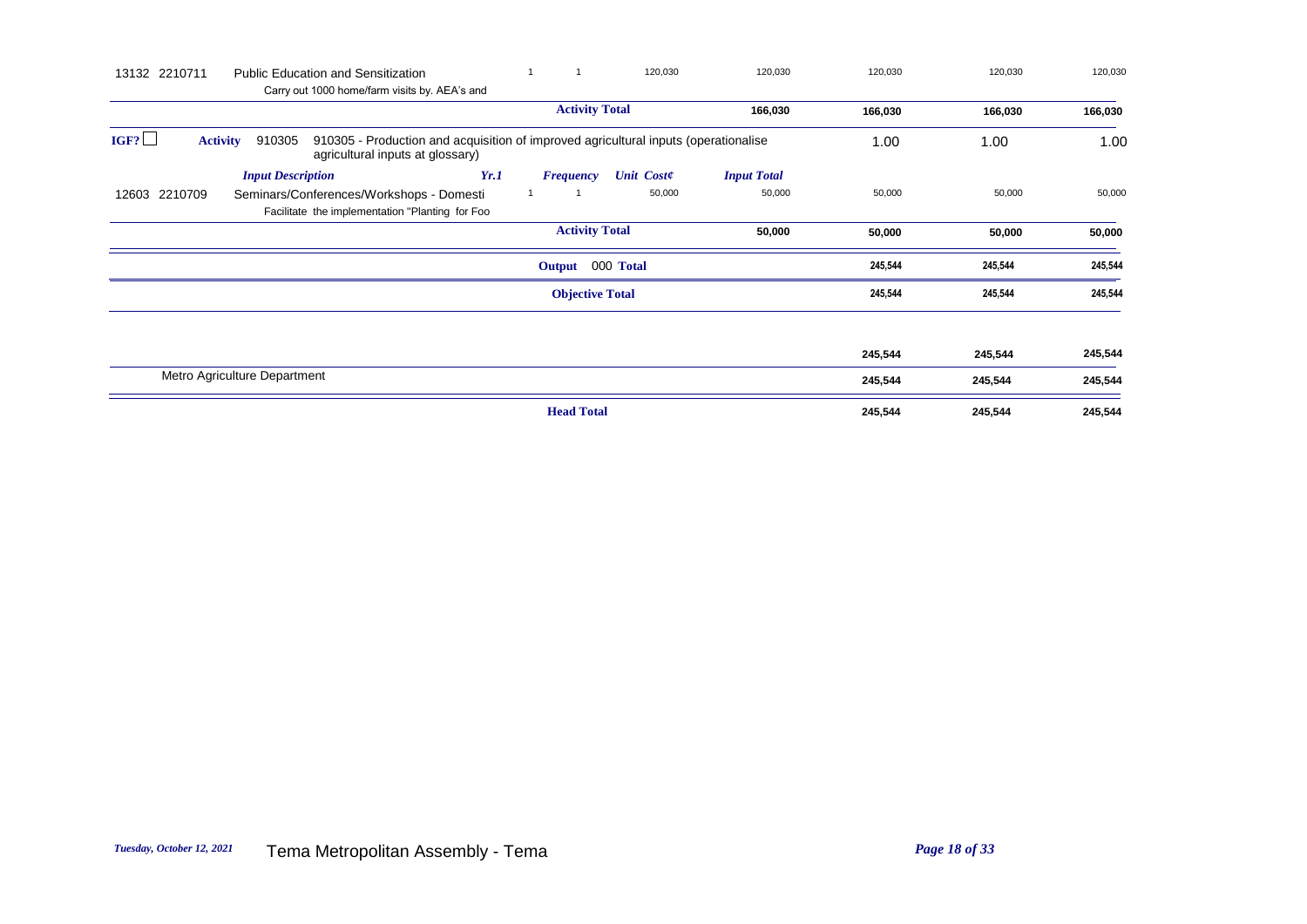| <b>Vote</b>           | 105             | Tema Metropolitan Assembly - Tema                                                                                                    |                |                        |                   |                    |         |         |         |
|-----------------------|-----------------|--------------------------------------------------------------------------------------------------------------------------------------|----------------|------------------------|-------------------|--------------------|---------|---------|---------|
| <b>Head</b>           | 07              | <b>Physical Planning</b>                                                                                                             |                |                        |                   |                    |         |         |         |
| <b>Subhead</b>        | 02              | Town and Country Planning                                                                                                            |                |                        |                   |                    |         |         |         |
| Unit                  | 001             |                                                                                                                                      |                |                        |                   |                    |         |         |         |
| <b>Unit level 2</b>   | 21              | <b>Greater Accra</b>                                                                                                                 |                |                        |                   |                    |         |         |         |
| <b>Unit level 3</b>   | 05              | Tema Metropolis - Tema                                                                                                               |                |                        |                   |                    |         |         |         |
| <b>Objective</b>      | 310102          | 11.3 Enhance inclusive urbanization & capacity for settlement planning                                                               |                |                        |                   |                    |         |         |         |
| Programme 93002       |                 | Infrastructure Delivery and Management                                                                                               |                |                        |                   |                    |         |         |         |
| <b>Sub</b> _ Programm |                 | 93002003SP2.3: Physical and Spatial Planning Development                                                                             |                |                        |                   |                    |         |         |         |
|                       |                 |                                                                                                                                      |                |                        |                   | <b>Priority</b>    | 2020    | 2021    | 2022    |
| IGF?                  | <b>Activity</b> | 911002 911002 - Land use and Spatial planning                                                                                        |                |                        |                   |                    | 1.00    | 1.00    | 1.00    |
|                       |                 | <b>Input Description</b><br>Yr.1                                                                                                     |                | <b>Frequency</b>       | <b>Unit Coste</b> | <b>Input Total</b> |         |         |         |
| 12200 2210709         |                 | Seminars/Conferences/Workshops - Domesti                                                                                             | $\mathbf{1}$   | -1                     | 10,000            | 10,000             | 10,000  | 10,000  | 10,000  |
| 11001 2210505         |                 | Cost of As-built plans preparation for Tema Co<br>Running Cost - Official Vehicles                                                   | $\mathbf{1}$   | $\mathbf{1}$           | 23,400            | 23,400             | 23,400  | 23,400  | 23,400  |
| 11001 2210709         |                 | Development of base map, procurement of sp<br>Seminars/Conferences/Workshops - Domesti<br>Development of base maps, procurement of s | $\overline{1}$ | $\mathbf{1}$           | 975               | 975                | 975     | 975     | 975     |
|                       |                 |                                                                                                                                      |                | <b>Activity Total</b>  |                   | 34,375             | 34,375  | 34,375  | 34,375  |
| IGF?                  | <b>Activity</b> | 911003 911003 - Street Naming and Property Addressing System                                                                         |                |                        |                   |                    | 1.00    | 1.00    | 1.00    |
|                       |                 | <b>Input Description</b><br>Yr.1                                                                                                     |                | <b>Frequency</b>       | <b>Unit Coste</b> | <b>Input Total</b> |         |         |         |
| 12603 2821018         |                 | <b>Civic Numbering/Street Naming</b>                                                                                                 |                | $\mathbf{1}$           | 50,000            | 50,000             | 50,000  | 50,000  | 50,000  |
| 12200 2821018         |                 | Implement and coordinate the Street Naming a<br>Civic Numbering/Street Naming                                                        | $\mathbf{1}$   | $\mathbf{1}$           | 20,000            | 20,000             | 20,000  | 20,000  | 20,000  |
|                       |                 | Implement and coordinate the Street Naming a                                                                                         |                | <b>Activity Total</b>  |                   | 70,000             | 70,000  | 70,000  | 70,000  |
|                       |                 |                                                                                                                                      |                |                        |                   |                    |         |         |         |
|                       |                 |                                                                                                                                      |                | Output 000 Total       |                   |                    | 104,375 | 104,375 | 104,375 |
|                       |                 |                                                                                                                                      |                | <b>Objective Total</b> |                   |                    | 104,375 | 104,375 | 104,375 |
|                       |                 |                                                                                                                                      |                |                        |                   |                    |         |         |         |
|                       |                 |                                                                                                                                      |                |                        |                   |                    | 104,375 | 104,375 | 104,375 |
|                       |                 | Town and Country Planning                                                                                                            |                |                        |                   |                    | 104,375 | 104,375 | 104,375 |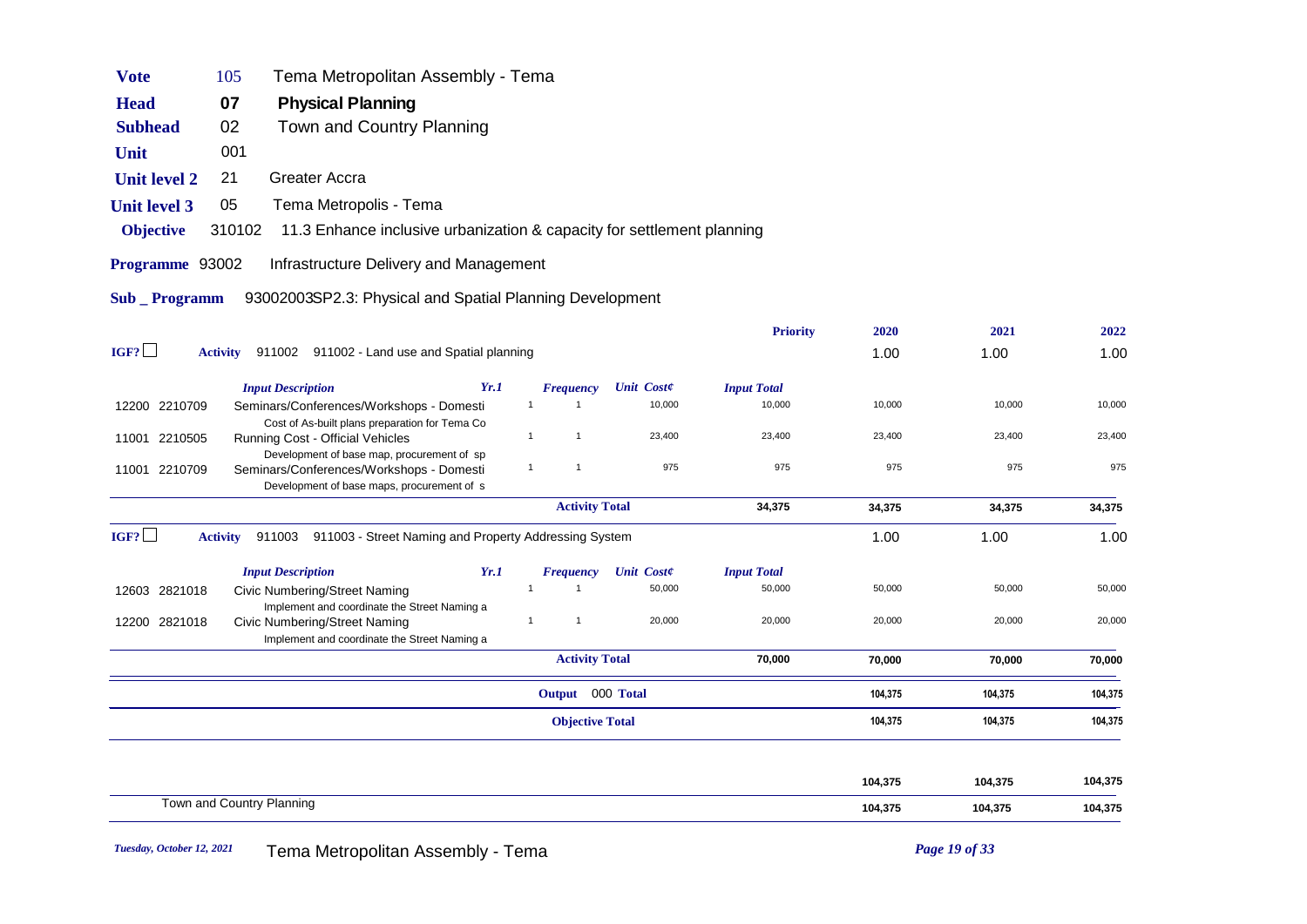| <b>Vote</b>         | 105               | Tema Metropolitan Assembly - Tema                                                                                                |              |                        |                   |                    |        |        |        |
|---------------------|-------------------|----------------------------------------------------------------------------------------------------------------------------------|--------------|------------------------|-------------------|--------------------|--------|--------|--------|
| <b>Head</b>         | 07                | <b>Physical Planning</b>                                                                                                         |              |                        |                   |                    |        |        |        |
| <b>Subhead</b>      | 03                | <b>Parks and Gardens</b>                                                                                                         |              |                        |                   |                    |        |        |        |
| Unit                | 001               |                                                                                                                                  |              |                        |                   |                    |        |        |        |
| <b>Unit level 2</b> | 21                | Greater Accra                                                                                                                    |              |                        |                   |                    |        |        |        |
| <b>Unit level 3</b> | 05                | Tema Metropolis - Tema                                                                                                           |              |                        |                   |                    |        |        |        |
| <b>Objective</b>    | 310102            | 11.3 Enhance inclusive urbanization & capacity for settlement planning                                                           |              |                        |                   |                    |        |        |        |
| Programme 93002     |                   | Infrastructure Delivery and Management                                                                                           |              |                        |                   |                    |        |        |        |
| <b>Sub</b> Programm |                   | 93002003SP2.3: Physical and Spatial Planning Development                                                                         |              |                        |                   |                    |        |        |        |
|                     |                   |                                                                                                                                  |              |                        |                   | <b>Priority</b>    | 2020   | 2021   | 2022   |
| IGF?                |                   | Activity 911004 911004 - Parks and gardens operations                                                                            |              |                        |                   |                    | 1.00   | 1.00   | 1.00   |
|                     |                   | <b>Input Description</b><br>Yr.1                                                                                                 |              | <b>Frequency</b>       | <b>Unit Coste</b> | <b>Input Total</b> |        |        |        |
| 12200 2210801       |                   | <b>Local Consultants Fees</b>                                                                                                    | $\mathbf{1}$ | $\mathbf 1$            | 40,000            | 40,000             | 40,000 | 40,000 | 40,000 |
| 12200 2210120       |                   | Tree planting along streets, open spaces, beac<br>Purchase of Petty Tools/Implements<br>Procurement of Petty Tools and Equipment | $\mathbf{1}$ | $\mathbf{1}$           | 20,000            | 20,000             | 20,000 | 20,000 | 20,000 |
|                     |                   |                                                                                                                                  |              | <b>Activity Total</b>  |                   | 60,000             | 60,000 | 60,000 | 60,000 |
|                     |                   |                                                                                                                                  |              | Output 000 Total       |                   |                    | 60,000 | 60,000 | 60,000 |
|                     |                   |                                                                                                                                  |              | <b>Objective Total</b> |                   |                    | 60,000 | 60,000 | 60,000 |
|                     |                   |                                                                                                                                  |              |                        |                   |                    |        |        |        |
|                     |                   |                                                                                                                                  |              |                        |                   |                    | 60,000 | 60,000 | 60,000 |
|                     | Parks and Gardens |                                                                                                                                  |              |                        |                   |                    | 60,000 | 60,000 | 60,000 |

**Head Total** 164,375 164,375 164,375 164,375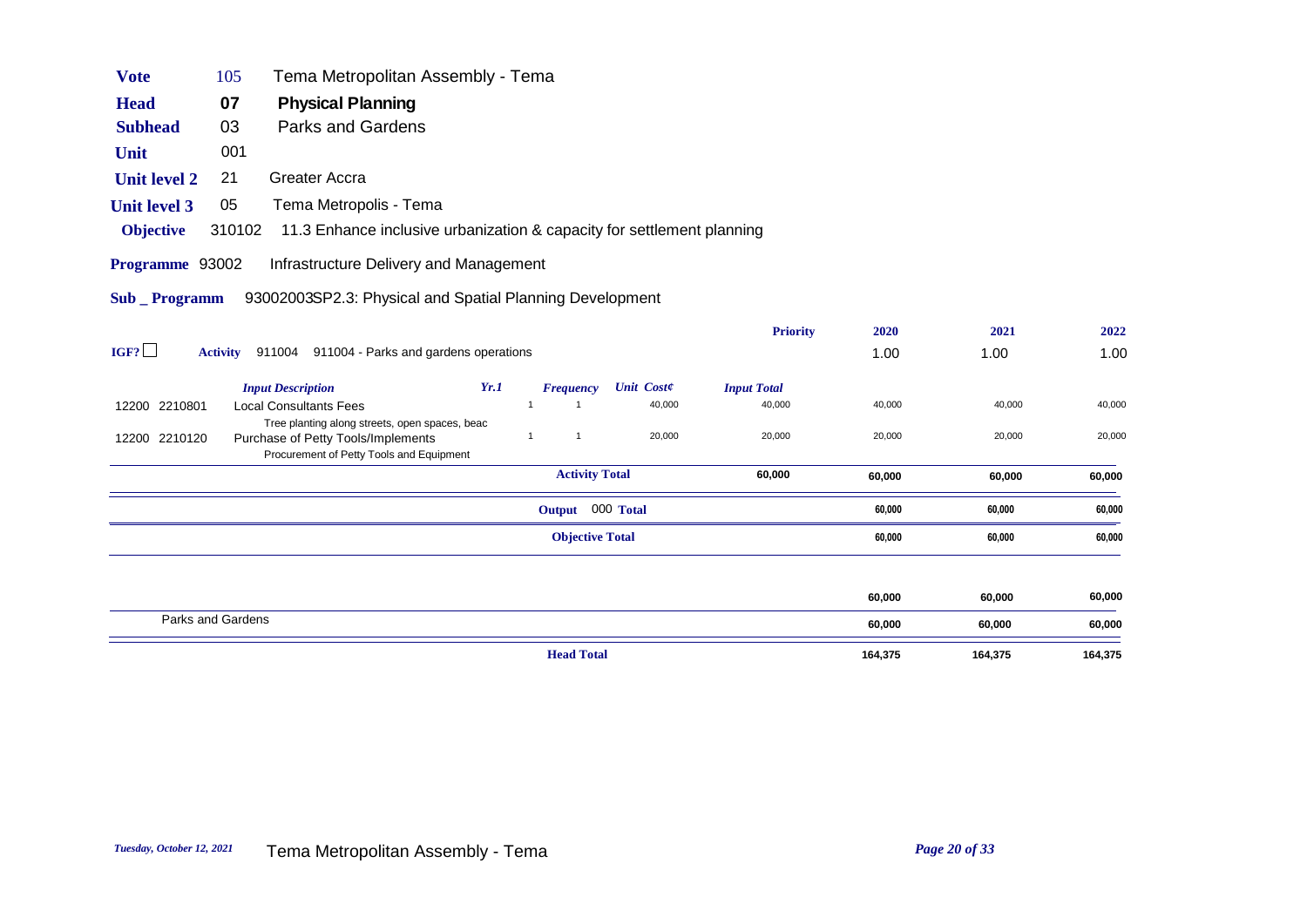| <b>Vote</b>         | 105             | Tema Metropolitan Assembly - Tema                                                                                                               |      |                              |                   |                    |         |         |         |
|---------------------|-----------------|-------------------------------------------------------------------------------------------------------------------------------------------------|------|------------------------------|-------------------|--------------------|---------|---------|---------|
| <b>Head</b>         | 08              | Social Welfare & Community Development                                                                                                          |      |                              |                   |                    |         |         |         |
| <b>Subhead</b>      | 02              | Social Welfare & Community Development                                                                                                          |      |                              |                   |                    |         |         |         |
| Unit                | 001             |                                                                                                                                                 |      |                              |                   |                    |         |         |         |
| <b>Unit level 2</b> | 21              | <b>Greater Accra</b>                                                                                                                            |      |                              |                   |                    |         |         |         |
| <b>Unit level 3</b> | 05              | Tema Metropolis - Tema                                                                                                                          |      |                              |                   |                    |         |         |         |
| <b>Objective</b>    | 620101          | 1.3 Impl. appriopriate Social Protection Sys. & measures                                                                                        |      |                              |                   |                    |         |         |         |
| Programme 93003     |                 | Social Services Delivery                                                                                                                        |      |                              |                   |                    |         |         |         |
| Sub _ Programm      |                 | 93003002SP3.2: Social Welfare and Community Development                                                                                         |      |                              |                   |                    |         |         |         |
|                     |                 |                                                                                                                                                 |      |                              |                   | <b>Priority</b>    | 2020    | 2021    | 2022    |
| IGF?                | <b>Activity</b> | 910604 910604 - Child right promotion and protection                                                                                            |      |                              |                   |                    | 1.00    | 1.00    | 1.00    |
|                     |                 | <b>Input Description</b>                                                                                                                        | Yr.1 | <b>Frequency</b>             | <b>Unit Coste</b> | <b>Input Total</b> |         |         |         |
| 13519 2210711       |                 | <b>Public Education and Sensitization</b>                                                                                                       |      | $\mathbf{1}$<br>$\mathbf{1}$ | 74,790            | 74,790             | 74,790  | 74,790  | 74,790  |
| 12200 2210702       |                 | Organize sensitization programme on early ma<br>Seminars/Conferences/Workshops/Meetings<br>Organise sensitization for street children, street   |      | $\mathbf{1}$<br>$\mathbf{1}$ | 5,210             | 5,210              | 5,210   | 5,210   | 5,210   |
|                     |                 |                                                                                                                                                 |      | <b>Activity Total</b>        |                   | 80,000             | 80,000  | 80,000  | 80,000  |
|                     |                 |                                                                                                                                                 |      | Output 000 Total             |                   |                    | 80,000  | 80,000  | 80,000  |
|                     |                 |                                                                                                                                                 |      | <b>Objective Total</b>       |                   |                    | 80,000  | 80,000  | 80,000  |
| <b>Objective</b>    | 620102          | 10.2 Promote social, econ., political inclusion                                                                                                 |      |                              |                   |                    |         |         |         |
| Programme 93003     |                 | Social Services Delivery                                                                                                                        |      |                              |                   |                    |         |         |         |
| <b>Sub</b> Programm |                 | 93003002SP3.2: Social Welfare and Community Development                                                                                         |      |                              |                   |                    |         |         |         |
|                     |                 |                                                                                                                                                 |      |                              |                   | <b>Priority</b>    | 2020    | 2021    | 2022    |
| IGF?                | <b>Activity</b> | 910601 910601 - Social intervention programmes                                                                                                  |      |                              |                   |                    | 1.00    | 1.00    | 1.00    |
|                     |                 | <b>Input Description</b>                                                                                                                        | Yr.1 | <b>Frequency</b>             | <b>Unit Coste</b> | <b>Input Total</b> |         |         |         |
| 12607 2821009       |                 | Donations                                                                                                                                       |      | $\mathbf{1}$<br>$\mathbf 1$  | 150,000           | 150,000            | 150,000 | 150,000 | 150,000 |
| 12200 2210711       |                 | Provide support to Persons with Disabilities (m.<br><b>Public Education and Sensitization</b><br>Facilitate the disbursement of LEAP cash trans |      | $\mathbf{1}$<br>$\mathbf{1}$ | 9,000             | 9,000              | 9,000   | 9,000   | 9,000   |
|                     |                 |                                                                                                                                                 |      | <b>Activity Total</b>        |                   | 159,000            | 159,000 | 159,000 | 159,000 |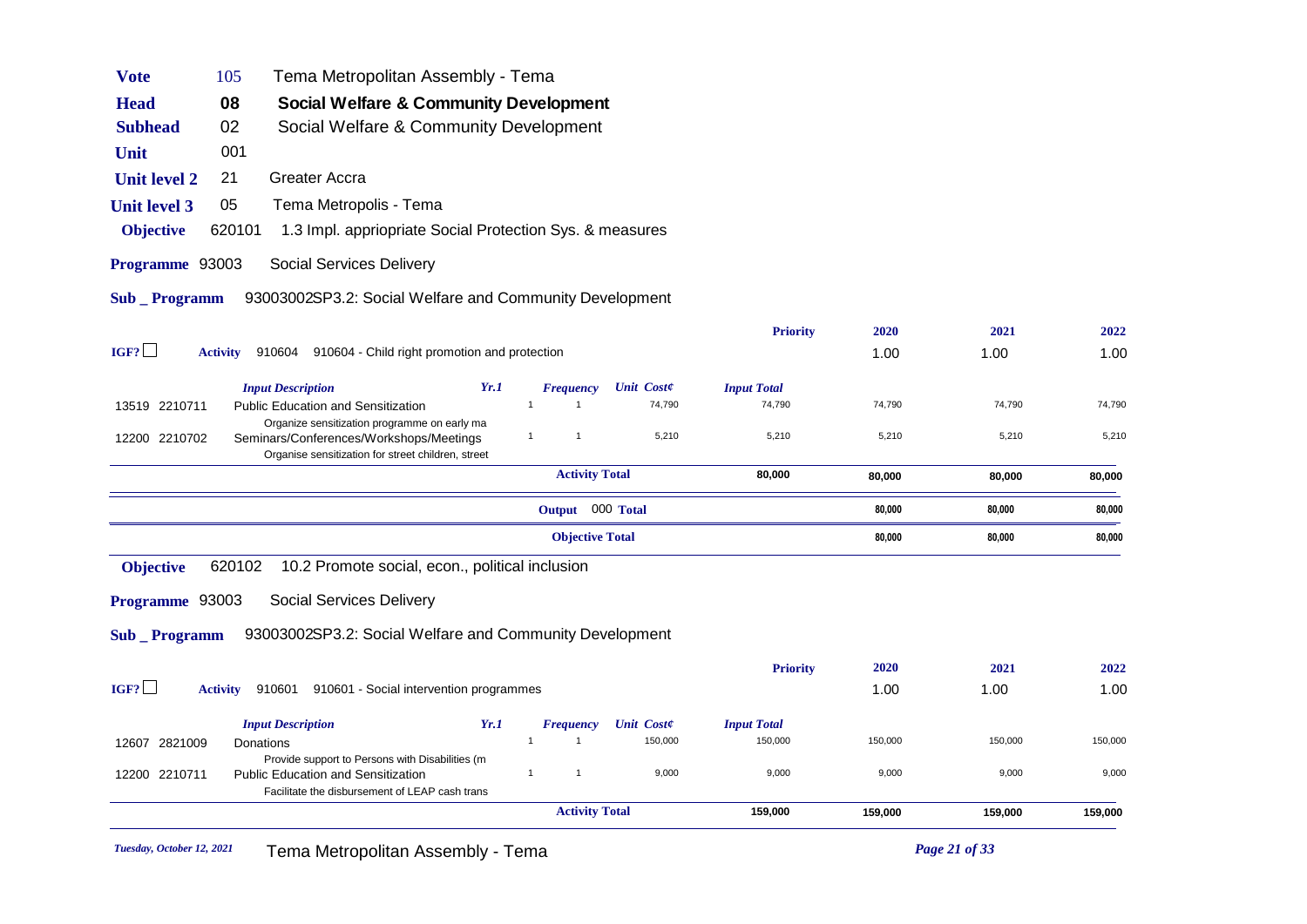| IGF?          | 910602 910602 - Gender empowerment and mainstreaming<br><b>Activity</b>                     |      |                              |                   |                    | 1.00    | 1.00    | 1.00    |
|---------------|---------------------------------------------------------------------------------------------|------|------------------------------|-------------------|--------------------|---------|---------|---------|
|               | <b>Input Description</b>                                                                    | Yr.1 | <b>Frequency</b>             | <b>Unit Coste</b> | <b>Input Total</b> |         |         |         |
| 12200 2210711 | <b>Public Education and Sensitization</b><br>Upgrade the skills of Vulnerable groups (wome  |      |                              | 5,000             | 5,000              | 5,000   | 5,000   | 5,000   |
| 12200 2210711 | <b>Public Education and Sensitization</b><br>Organize online Essay competition for boys an  |      | $\mathbf{1}$<br>$\mathbf{1}$ | 5,000             | 5,000              | 5,000   | 5,000   | 5,000   |
| 11001 2210711 | <b>Public Education and Sensitization</b><br>Organise 1Days sensitization programme on c    |      | $\mathbf{1}$                 | 18,404            | 18,404             | 18,404  | 18,404  | 18,404  |
| 12603 2210711 | <b>Public Education and Sensitization</b><br>Organise training programmes for vulnerableS   |      | $\mathbf{1}$<br>$\mathbf{1}$ | 15,000            | 15,000             | 15,000  | 15,000  | 15,000  |
|               |                                                                                             |      | <b>Activity Total</b>        |                   | 43,404             | 43,404  | 43,404  | 43,404  |
| IGF?          | 910604 910604 - Child right promotion and protection<br><b>Activity</b>                     |      |                              |                   |                    | 1.00    | 1.00    | 1.00    |
|               | <b>Input Description</b>                                                                    | Yr.1 | Frequency                    | <b>Unit Coste</b> | <b>Input Total</b> |         |         |         |
| 12200 2210711 | <b>Public Education and Sensitization</b><br>Organise a sensitization programme on child la |      |                              | 10,000            | 10,000             | 10,000  | 10,000  | 10,000  |
|               |                                                                                             |      | <b>Activity Total</b>        |                   | 10,000             | 10,000  | 10,000  | 10,000  |
|               |                                                                                             |      | Output 000 Total             |                   |                    | 212,404 | 212,404 | 212,404 |
|               |                                                                                             |      | <b>Objective Total</b>       |                   |                    | 212,404 | 212,404 | 212,404 |
|               |                                                                                             |      |                              |                   |                    |         |         |         |
|               |                                                                                             |      |                              |                   |                    | 292,404 | 292,404 | 292,404 |
|               | Social Welfare & Community Development                                                      |      |                              |                   |                    | 292,404 | 292,404 | 292,404 |
|               |                                                                                             |      | <b>Head Total</b>            |                   |                    | 292,404 | 292,404 | 292,404 |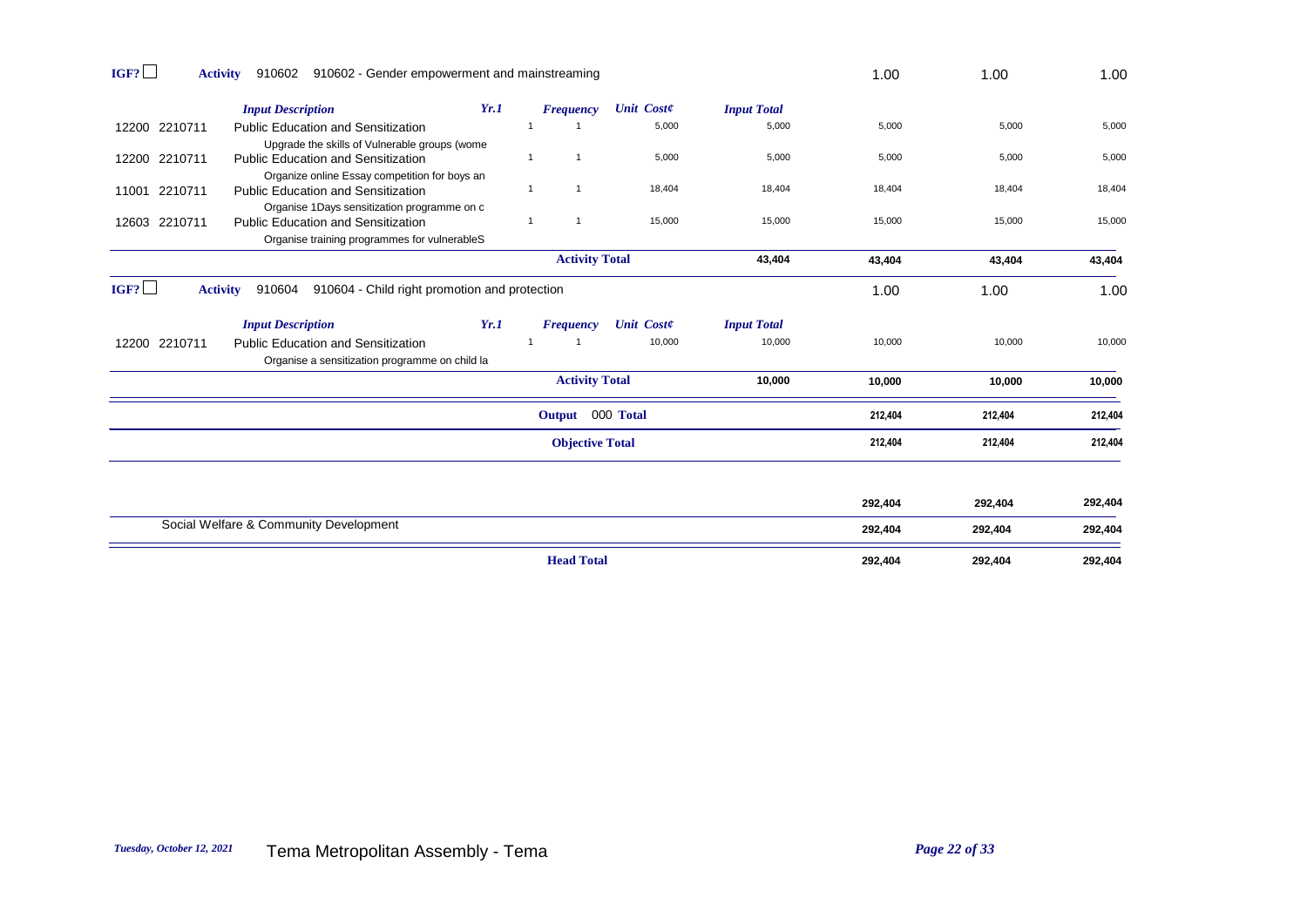| <b>Vote</b>          | 105             | Tema Metropolitan Assembly - Tema                                                                  |  |  |  |  |  |  |
|----------------------|-----------------|----------------------------------------------------------------------------------------------------|--|--|--|--|--|--|
| <b>Head</b>          | 10              | Works                                                                                              |  |  |  |  |  |  |
| 02<br><b>Subhead</b> |                 | <b>Public Works</b>                                                                                |  |  |  |  |  |  |
| Unit                 | 001             |                                                                                                    |  |  |  |  |  |  |
| <b>Unit level 2</b>  | 21              | Greater Accra                                                                                      |  |  |  |  |  |  |
| <b>Unit level 3</b>  | 05              | Tema Metropolis - Tema                                                                             |  |  |  |  |  |  |
| <b>Objective</b>     | 580202          | 9.1 Dev. qual., reliable, sust. & resilent infrast.                                                |  |  |  |  |  |  |
| Programme 93002      |                 | Infrastructure Delivery and Management                                                             |  |  |  |  |  |  |
| <b>Sub</b> Programm  |                 | 93002001SP2.1: Public Works Service                                                                |  |  |  |  |  |  |
| IGF?                 | <b>Activity</b> | 910115 - MAINTENANCE, REHABILITATION, REFURBISHMENT AND<br>910115<br>LIPGRADING OF EXISTING ASSETS |  |  |  |  |  |  |

| 12200 2210114<br>12200 2210114 | <b>Input Description</b><br>Rations<br>Support for PPP arrangements<br>Rations<br>Cost of Supervision and regulation of infrastruc | Yr.1 | <b>Frequency</b><br>-1<br><b>Activity Total</b><br>Output 000 Total | <b>Unit Coste</b><br>10,000<br>40,000 | <b>Input Total</b><br>10,000<br>40,000<br>50,000 | 10,000<br>40,000<br>50,000<br>495,836 | 10,000<br>40,000<br>50,000<br>495,836 | 50,000<br>495,836 |
|--------------------------------|------------------------------------------------------------------------------------------------------------------------------------|------|---------------------------------------------------------------------|---------------------------------------|--------------------------------------------------|---------------------------------------|---------------------------------------|-------------------|
|                                |                                                                                                                                    |      |                                                                     |                                       |                                                  |                                       |                                       |                   |
|                                |                                                                                                                                    |      |                                                                     |                                       |                                                  |                                       |                                       |                   |
|                                |                                                                                                                                    |      |                                                                     |                                       |                                                  |                                       |                                       | 10,000<br>40,000  |
|                                |                                                                                                                                    |      |                                                                     |                                       |                                                  |                                       |                                       |                   |
|                                |                                                                                                                                    |      |                                                                     |                                       |                                                  |                                       |                                       |                   |
|                                |                                                                                                                                    |      |                                                                     |                                       |                                                  |                                       |                                       |                   |
|                                |                                                                                                                                    |      |                                                                     |                                       |                                                  |                                       |                                       |                   |
| IGF?                           | 911101<br>911101 - Supervision and regulation of infrastructure development<br><b>Activity</b>                                     |      |                                                                     |                                       |                                                  | 1.00                                  | 1.00                                  | 1.00              |
|                                |                                                                                                                                    |      | <b>Activity Total</b>                                               |                                       | 445,836                                          | 445,836                               | 445,836                               | 445,836           |
|                                | Repairs of Office Building                                                                                                         |      |                                                                     |                                       |                                                  |                                       |                                       |                   |
| 12603 2210603                  | <b>Repairs of Office Buildings</b>                                                                                                 |      | $\overline{1}$                                                      | 70,836                                | 70,836                                           | 70,836                                | 70,836                                | 70,836            |
| 12200 2210602                  | <b>Repairs of Residential Buildings</b><br><b>Repairs of Residential Buildings</b>                                                 |      |                                                                     | 50,000                                | 50,000                                           | 50,000                                | 50,000                                | 50,000            |
|                                | Maintenance of Markets                                                                                                             |      |                                                                     |                                       |                                                  |                                       |                                       |                   |
| 12200 2210611                  | Maintenance of Markets                                                                                                             |      | $\overline{1}$                                                      | 50,000                                | 50,000                                           | 50,000                                | 50,000                                | 50,000            |
|                                | Repairs of Schools/Colleges                                                                                                        |      |                                                                     |                                       |                                                  |                                       |                                       |                   |
| 12200 2210607                  | Repairs of Office Buildings<br>Repairs of Schools/Colleges                                                                         |      | $\overline{1}$                                                      | 25,000                                | 25,000                                           | 25,000                                | 25,000                                | 25,000            |
| 12200 2210603                  | Repairs of Office Buildings                                                                                                        |      |                                                                     | 200,000                               | 200,000                                          | 200,000                               | 200,000                               | 200,000           |
|                                | Maintenance of streetlights in the Metropolis                                                                                      |      |                                                                     |                                       |                                                  |                                       |                                       |                   |
|                                | <b>Input Description</b><br><b>Street Lights/Traffic Lights</b>                                                                    |      |                                                                     | 50,000                                | 50,000                                           | 50,000                                | 50,000                                | 50,000            |
| 12200 2210617                  |                                                                                                                                    | Yr.1 | <b>Frequency</b>                                                    | <b>Unit Coste</b>                     | <b>Input Total</b>                               |                                       |                                       |                   |
|                                |                                                                                                                                    |      |                                                                     |                                       |                                                  |                                       |                                       |                   |

**Priority 2020 2021 2022**

1.00 1.00 1.00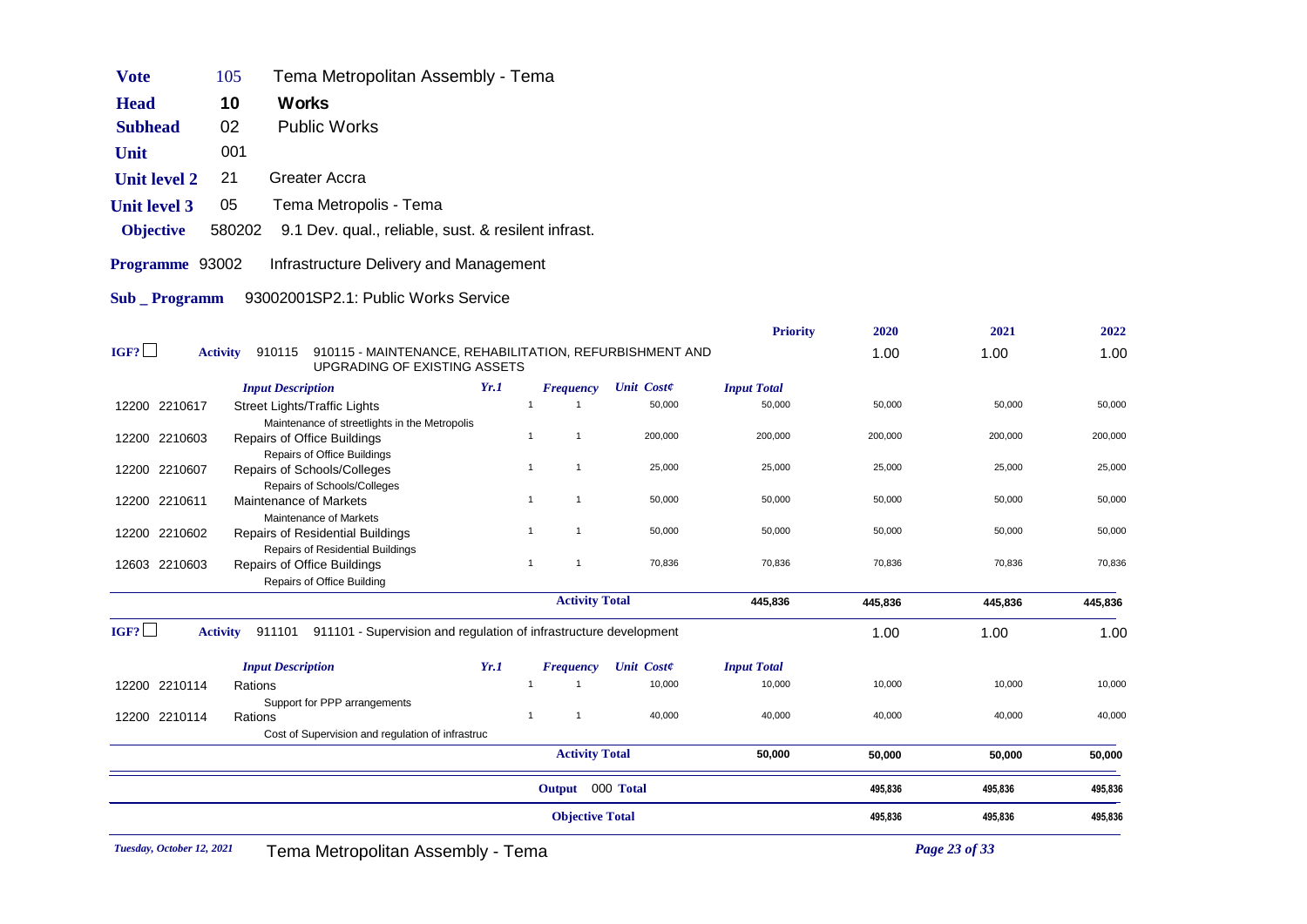|                     | <b>Head Total</b> | 495,836 | 495,836 | 495,836 |
|---------------------|-------------------|---------|---------|---------|
| <b>Public Works</b> |                   | 495,836 | 495,836 | 495,836 |
|                     |                   | 495,836 | 495,836 | 495,836 |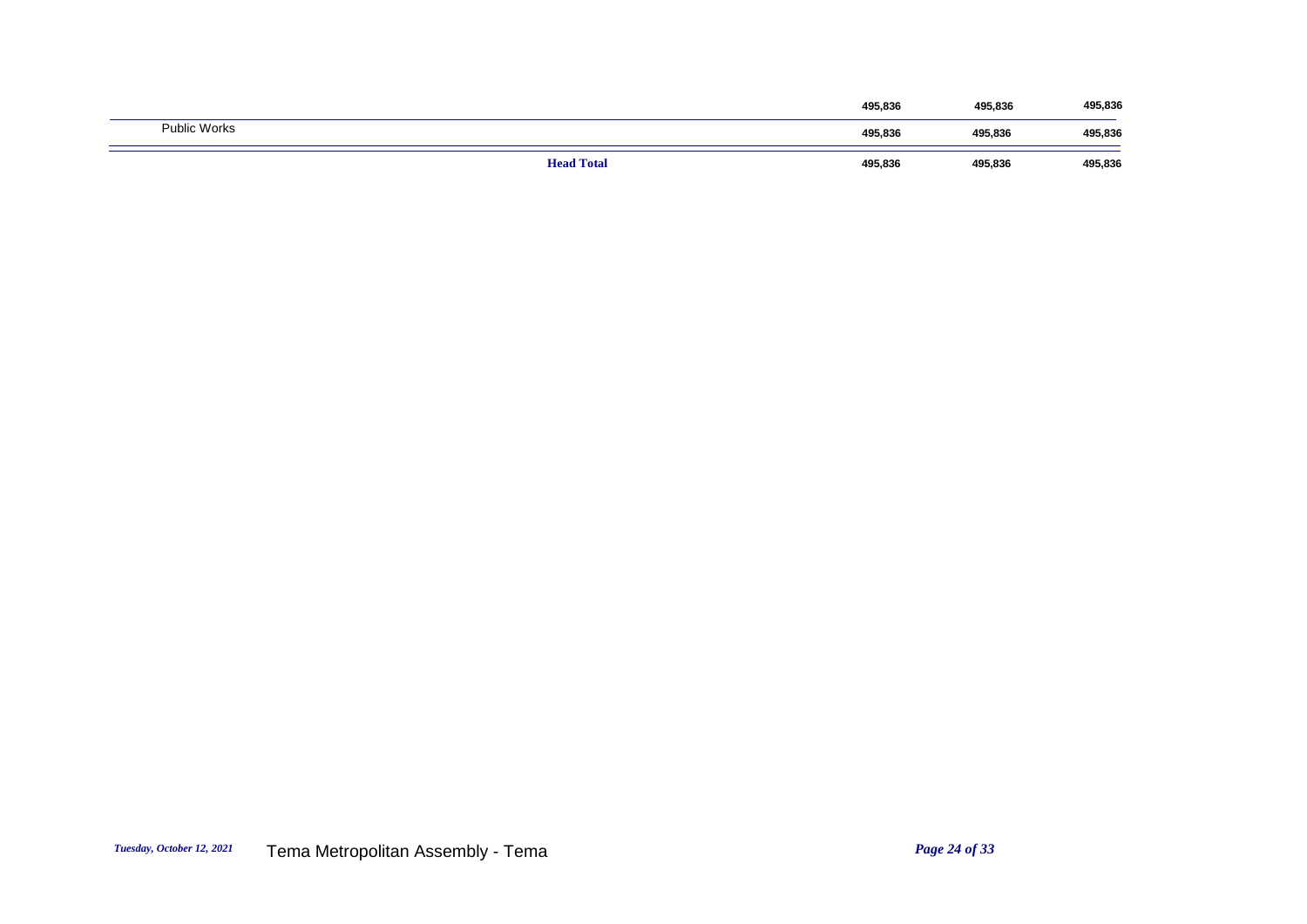| <b>Vote</b>           | 105             | Tema Metropolitan Assembly - Tema                                                             |                                                                 |                    |         |         |         |
|-----------------------|-----------------|-----------------------------------------------------------------------------------------------|-----------------------------------------------------------------|--------------------|---------|---------|---------|
| <b>Head</b>           | 11              | Trade, Industry and Tourism                                                                   |                                                                 |                    |         |         |         |
| <b>Subhead</b>        | 01              | Office of Departmental Head                                                                   |                                                                 |                    |         |         |         |
| Unit                  | 001             |                                                                                               |                                                                 |                    |         |         |         |
| <b>Unit level 2</b>   | 21              | Greater Accra                                                                                 |                                                                 |                    |         |         |         |
| <b>Unit level 3</b>   | 05              | Tema Metropolis - Tema                                                                        |                                                                 |                    |         |         |         |
| <b>Objective</b>      | 150101          | Enhance business enabling environment                                                         |                                                                 |                    |         |         |         |
| Programme 93004       |                 | <b>Economic Development</b>                                                                   |                                                                 |                    |         |         |         |
| <b>Sub</b> _ Programm |                 | 93004001SP4.1: Development of Trade and Industries                                            |                                                                 |                    |         |         |         |
|                       |                 |                                                                                               |                                                                 | <b>Priority</b>    | 2020    | 2021    | 2022    |
| IGF?                  | <b>Activity</b> | 910201                                                                                        | 910201 - Promotion of Small, Medium and Large scale enterprises |                    | 1.00    | 1.00    | 1.00    |
|                       |                 | <b>Input Description</b>                                                                      | Yr.1<br><b>Unit Coste</b><br><b>Frequency</b>                   | <b>Input Total</b> |         |         |         |
| 12200 2210711         |                 | <b>Public Education and Sensitization</b><br>Promotion of Small, Medium and Large scale e     | 10,000<br>$\overline{1}$                                        | 10,000             | 10,000  | 10,000  | 10,000  |
|                       |                 |                                                                                               | <b>Activity Total</b>                                           | 10,000             | 10,000  | 10,000  | 10,000  |
|                       |                 |                                                                                               | Output 000 Total                                                |                    | 10,000  | 10,000  | 10,000  |
|                       |                 |                                                                                               | <b>Objective Total</b>                                          |                    | 10,000  | 10,000  | 10,000  |
| <b>Objective</b>      | 650102          | 8.6 Reduce proportion of youth no in empl., edu., or training                                 |                                                                 |                    |         |         |         |
| Programme 93004       |                 | <b>Economic Development</b>                                                                   |                                                                 |                    |         |         |         |
| <b>Sub</b> Programm   |                 | 93004001SP4.1: Development of Trade and Industries                                            |                                                                 |                    |         |         |         |
|                       |                 |                                                                                               |                                                                 | <b>Priority</b>    | 2020    | 2021    | 2022    |
| IGF?                  | <b>Activity</b> | 910202 910202 - Trade Development and Promotion                                               |                                                                 |                    | 1.00    | 1.00    | 1.00    |
|                       |                 | <b>Input Description</b>                                                                      | Yr.1<br><b>Frequency</b><br><b>Unit Coste</b>                   | <b>Input Total</b> |         |         |         |
| 12603 2210709         |                 | Seminars/Conferences/Workshops - Domesti                                                      | 50,000<br>$\mathbf{1}$<br>$\overline{1}$                        | 50,000             | 50,000  | 50,000  | 50,000  |
| 12200 2210711         |                 | Facilitate the implementation of One District On<br><b>Public Education and Sensitization</b> | $\mathbf{1}$<br>5,000<br>$\mathbf{1}$                           | 5,000              | 5,000   | 5,000   | 5,000   |
| 13102 2210711         |                 | Organise food fair and exhibition to showcase<br><b>Public Education and Sensitization</b>    | 135,000<br>$\mathbf{1}$<br>$\mathbf{1}$                         | 135,000            | 135,000 | 135,000 | 135,000 |
|                       |                 | Support for Local Economic Development activ                                                  |                                                                 |                    |         |         |         |
|                       |                 |                                                                                               | <b>Activity Total</b>                                           | 190,000            | 190,000 | 190,000 | 190,000 |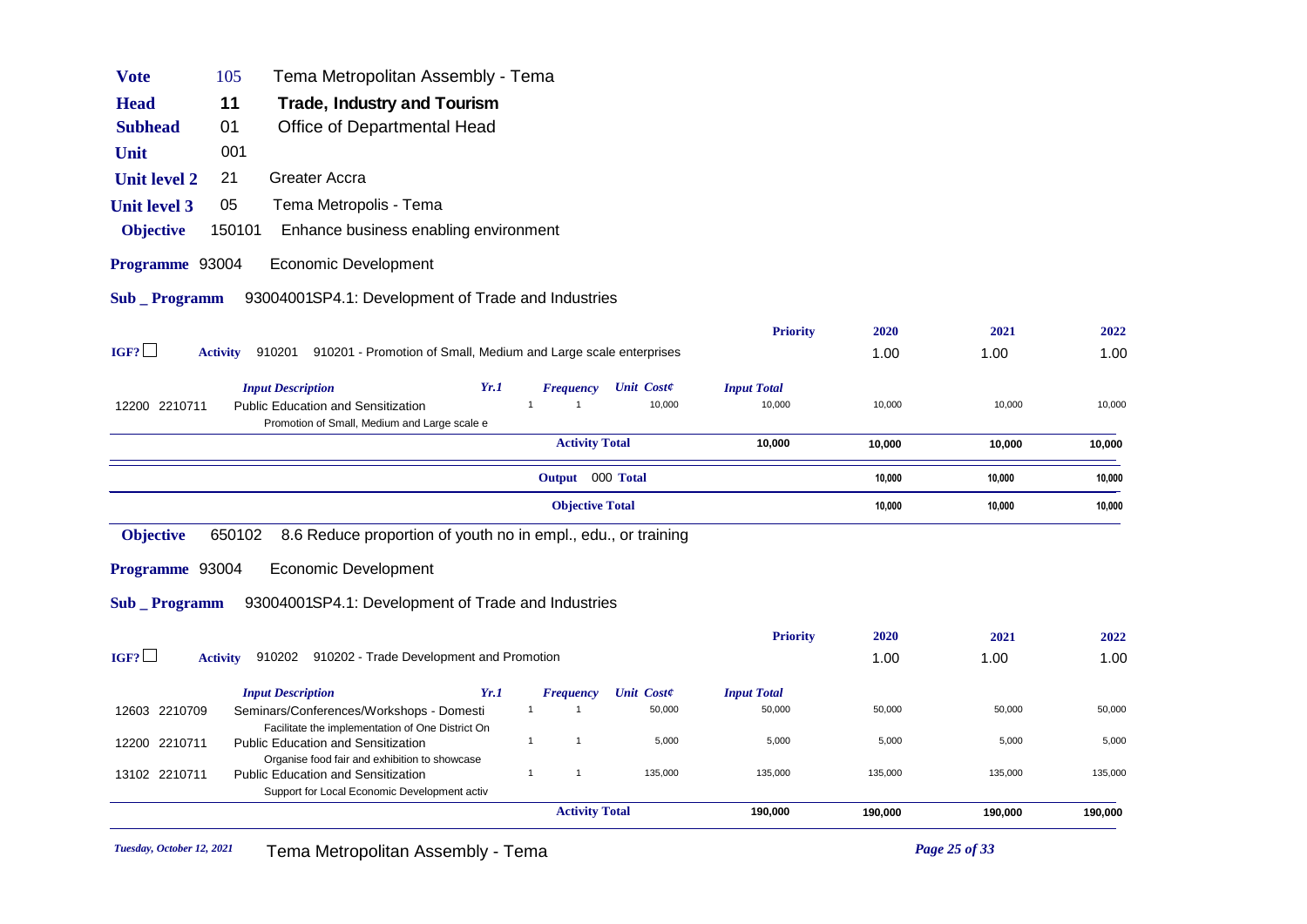|                             | 000 Total<br>Output    | 190,000 | 190,000 | 190,000 |
|-----------------------------|------------------------|---------|---------|---------|
|                             | <b>Objective Total</b> | 190,000 | 190,000 | 190,000 |
|                             |                        |         |         |         |
|                             |                        | 200,000 | 200,000 | 200,000 |
| Office of Departmental Head |                        | 200,000 | 200,000 | 200,000 |
|                             | <b>Head Total</b>      | 200,000 | 200,000 | 200,000 |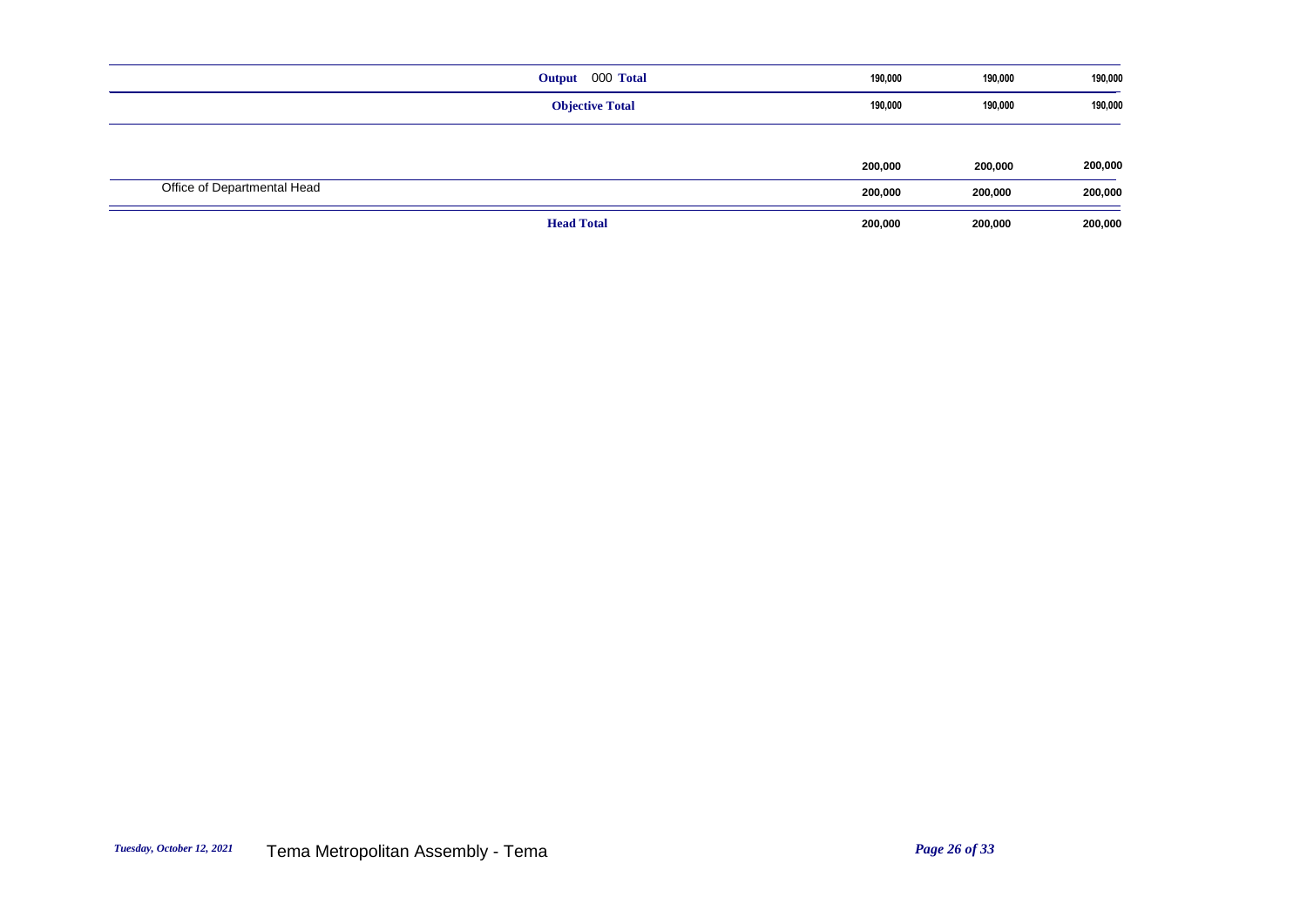| <b>Vote</b>         | 105             | Tema Metropolitan Assembly - Tema                                                                                                        |      |                                  |                   |        |                    |         |         |         |
|---------------------|-----------------|------------------------------------------------------------------------------------------------------------------------------------------|------|----------------------------------|-------------------|--------|--------------------|---------|---------|---------|
| <b>Head</b>         | 12              | <b>Budget and Rating</b>                                                                                                                 |      |                                  |                   |        |                    |         |         |         |
| <b>Subhead</b>      | 00              | Metro Budget and Rating Department                                                                                                       |      |                                  |                   |        |                    |         |         |         |
| Unit                | 001             |                                                                                                                                          |      |                                  |                   |        |                    |         |         |         |
| <b>Unit level 2</b> | 21              | Greater Accra                                                                                                                            |      |                                  |                   |        |                    |         |         |         |
| <b>Unit level 3</b> | 05              | Tema Metropolis - Tema                                                                                                                   |      |                                  |                   |        |                    |         |         |         |
| <b>Objective</b>    | 130201          | 17.1 strengthen domestic resource mob.                                                                                                   |      |                                  |                   |        |                    |         |         |         |
| Programme 93006     |                 | <b>Budget and Finance</b>                                                                                                                |      |                                  |                   |        |                    |         |         |         |
| <b>Sub</b> Programm |                 | 93006002SP6.2 Budgeting and Rating                                                                                                       |      |                                  |                   |        |                    |         |         |         |
|                     |                 |                                                                                                                                          |      |                                  |                   |        | <b>Priority</b>    | 2020    | 2021    | 2022    |
| IGF?                | <b>Activity</b> | 911201 911201 - Budget preparation and Coordination                                                                                      |      |                                  |                   |        |                    | 1.00    | 1.00    | 1.00    |
|                     |                 | <b>Input Description</b>                                                                                                                 | Yr.1 | <b>Frequency</b>                 | <b>Unit Coste</b> |        | <b>Input Total</b> |         |         |         |
| 12200 2210709       |                 | Seminars/Conferences/Workshops - Domesti                                                                                                 |      | $\mathbf{1}$<br>$\overline{1}$   |                   | 50,000 | 50,000             | 50,000  | 50,000  | 50,000  |
| 12603 2210709       |                 | 2020 Mid Year Review and preparation of 2021<br>Seminars/Conferences/Workshops - Domesti<br>2020 Mid Year Review and preparation of 2021 |      | $\mathbf{1}$<br>$\overline{1}$   |                   | 50,000 | 50,000             | 50,000  | 50,000  | 50,000  |
|                     |                 |                                                                                                                                          |      | <b>Activity Total</b>            |                   |        | 100,000            | 100,000 | 100,000 | 100,000 |
| IGF?                | <b>Activity</b> | 911202 911202 - Budget implementation and performance reporting                                                                          |      |                                  |                   |        |                    | 1.00    | 1.00    | 1.00    |
|                     |                 | <b>Input Description</b>                                                                                                                 | Yr.1 | <b>Frequency</b>                 | <b>Unit Coste</b> |        | <b>Input Total</b> |         |         |         |
| 12200 2210711       |                 | <b>Public Education and Sensitization</b><br>Mid-year review, Budget monitoring, Reporting,                                              |      | $\overline{1}$<br>$\overline{1}$ |                   | 15,000 | 15,000             | 15,000  | 15,000  | 15,000  |
|                     |                 |                                                                                                                                          |      | <b>Activity Total</b>            |                   |        | 15,000             | 15,000  | 15,000  | 15,000  |
| IGF?                | <b>Activity</b> | 911203<br>911203 - Rating and Billing                                                                                                    |      |                                  |                   |        |                    | 1.00    | 1.00    | 1.00    |
|                     |                 | <b>Input Description</b>                                                                                                                 | Yr.1 | <b>Frequency</b>                 | <b>Unit Coste</b> |        | <b>Input Total</b> |         |         |         |
| 12200 2210908       |                 | <b>Property Valuation Expenses</b><br>Valuation and Revaluation of Movable and Imm                                                       |      | $\overline{1}$<br>$\overline{1}$ |                   | 20,000 | 20,000             | 20,000  | 20,000  | 20,000  |
|                     |                 |                                                                                                                                          |      | <b>Activity Total</b>            |                   |        | 20,000             | 20,000  | 20,000  | 20,000  |
|                     |                 |                                                                                                                                          |      | Output 000 Total                 |                   |        |                    | 135,000 | 135,000 | 135,000 |
|                     |                 |                                                                                                                                          |      | <b>Objective Total</b>           |                   |        |                    | 135,000 | 135,000 | 135,000 |
|                     |                 |                                                                                                                                          |      |                                  |                   |        |                    |         |         |         |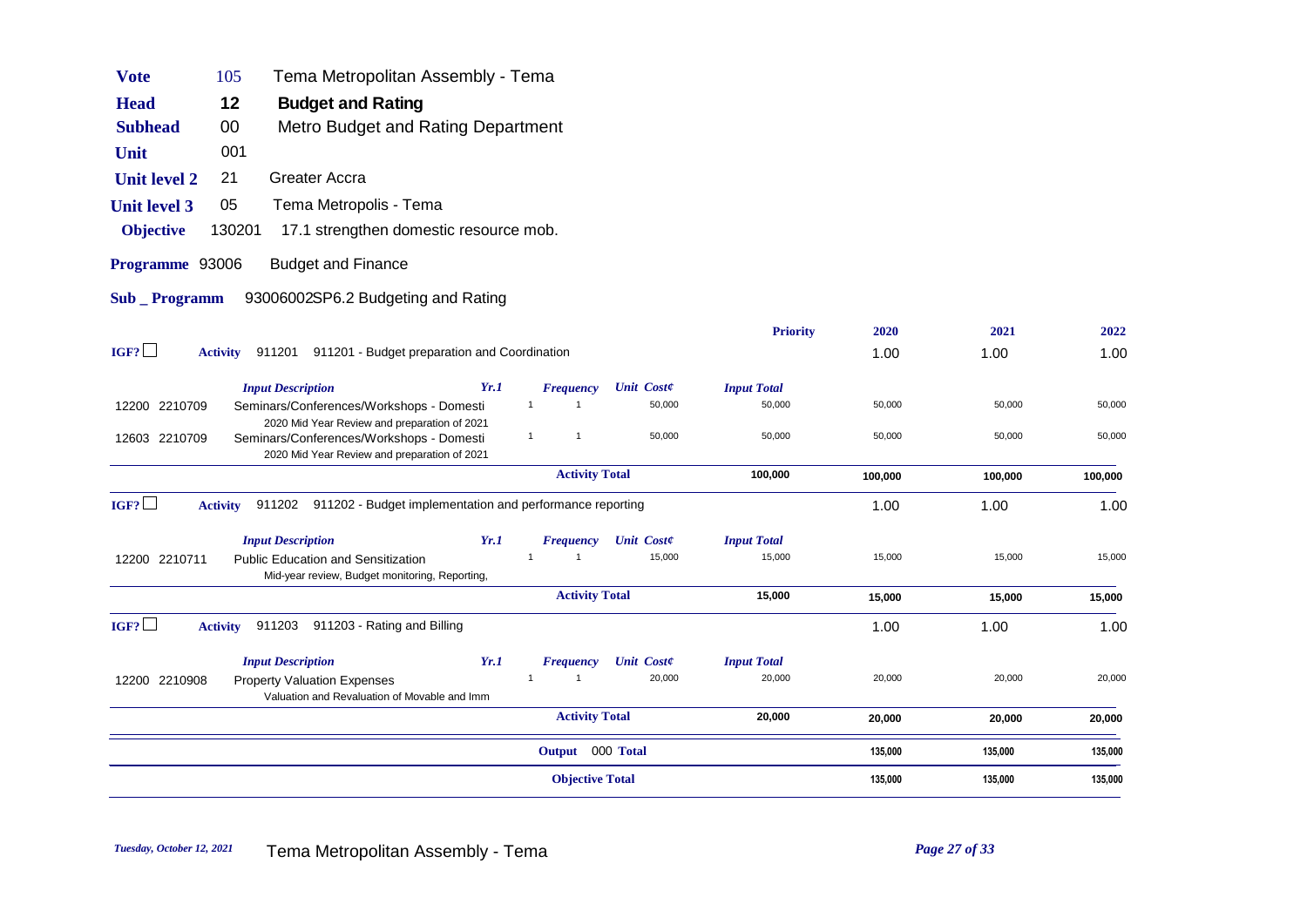|                                    |                   | 135,000 | 135,000 | 135,000 |
|------------------------------------|-------------------|---------|---------|---------|
| Metro Budget and Rating Department |                   | 135,000 | 135.000 | 135,000 |
|                                    | <b>Head Total</b> | 135,000 | 135,000 | 135,000 |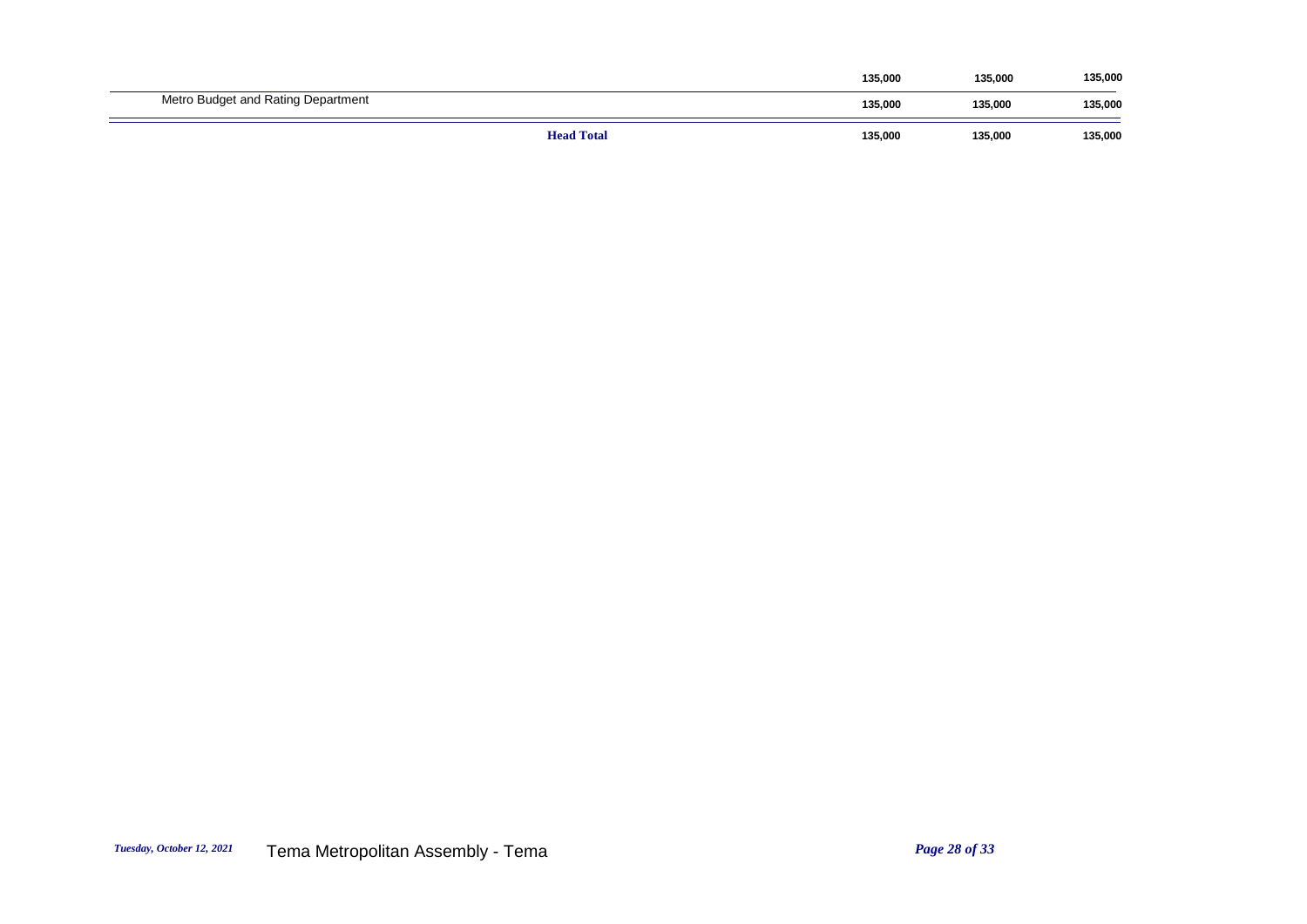| <b>Vote</b>                            | 105    | Tema Metropolitan Assembly - Tema                                                                           |      |              |                        |                   |        |                    |        |        |        |
|----------------------------------------|--------|-------------------------------------------------------------------------------------------------------------|------|--------------|------------------------|-------------------|--------|--------------------|--------|--------|--------|
| <b>Head</b>                            | 13     | Legal                                                                                                       |      |              |                        |                   |        |                    |        |        |        |
| <b>Subhead</b>                         | $00\,$ | Metro Legal Department                                                                                      |      |              |                        |                   |        |                    |        |        |        |
| Unit                                   | 001    |                                                                                                             |      |              |                        |                   |        |                    |        |        |        |
| <b>Unit level 2</b>                    | 21     | Greater Accra                                                                                               |      |              |                        |                   |        |                    |        |        |        |
| <b>Unit level 3</b>                    | 05     | Tema Metropolis - Tema                                                                                      |      |              |                        |                   |        |                    |        |        |        |
| <b>Objective</b>                       | 150601 | 16.b Prom & enforc non-discriminatory laws & plicies for sust. Dev.                                         |      |              |                        |                   |        |                    |        |        |        |
| Programme 93001<br><b>Sub</b> Programm |        | Management and Administration<br>93001004SP1.4: Legal                                                       |      |              |                        |                   |        |                    |        |        |        |
|                                        |        |                                                                                                             |      |              |                        |                   |        | <b>Priority</b>    | 2020   | 2021   | 2022   |
| IGF?                                   |        | Activity 911401 911401 - Justice delivery and legal services                                                |      |              |                        |                   |        |                    | 1.00   | 1.00   | 1.00   |
|                                        |        | <b>Input Description</b>                                                                                    | Yr.1 |              | <b>Frequency</b>       | <b>Unit Coste</b> |        | <b>Input Total</b> |        |        |        |
| 12200 2210711                          |        | <b>Public Education and Sensitization</b>                                                                   |      |              |                        |                   | 10,000 | 10,000             | 10,000 | 10,000 | 10,000 |
| 12200 2210101                          |        | Organise workshop on Marriage Act and trainin<br>Printed Material and Stationery<br>cost of Law Report Book |      | $\mathbf{1}$ | -1                     |                   | 10,000 | 10,000             | 10,000 | 10,000 | 10,000 |
|                                        |        |                                                                                                             |      |              | <b>Activity Total</b>  |                   |        | 20,000             | 20,000 | 20,000 | 20,000 |
|                                        |        |                                                                                                             |      |              | Output 000 Total       |                   |        |                    | 20,000 | 20,000 | 20,000 |
|                                        |        |                                                                                                             |      |              | <b>Objective Total</b> |                   |        |                    | 20,000 | 20,000 | 20,000 |

| <b>Head Total</b>      | 20,000 | 20,000 | 20,000 |
|------------------------|--------|--------|--------|
| Metro Legal Department | 20,000 | 20,000 | 20,000 |
|                        | 20,000 | 20,000 | 20,000 |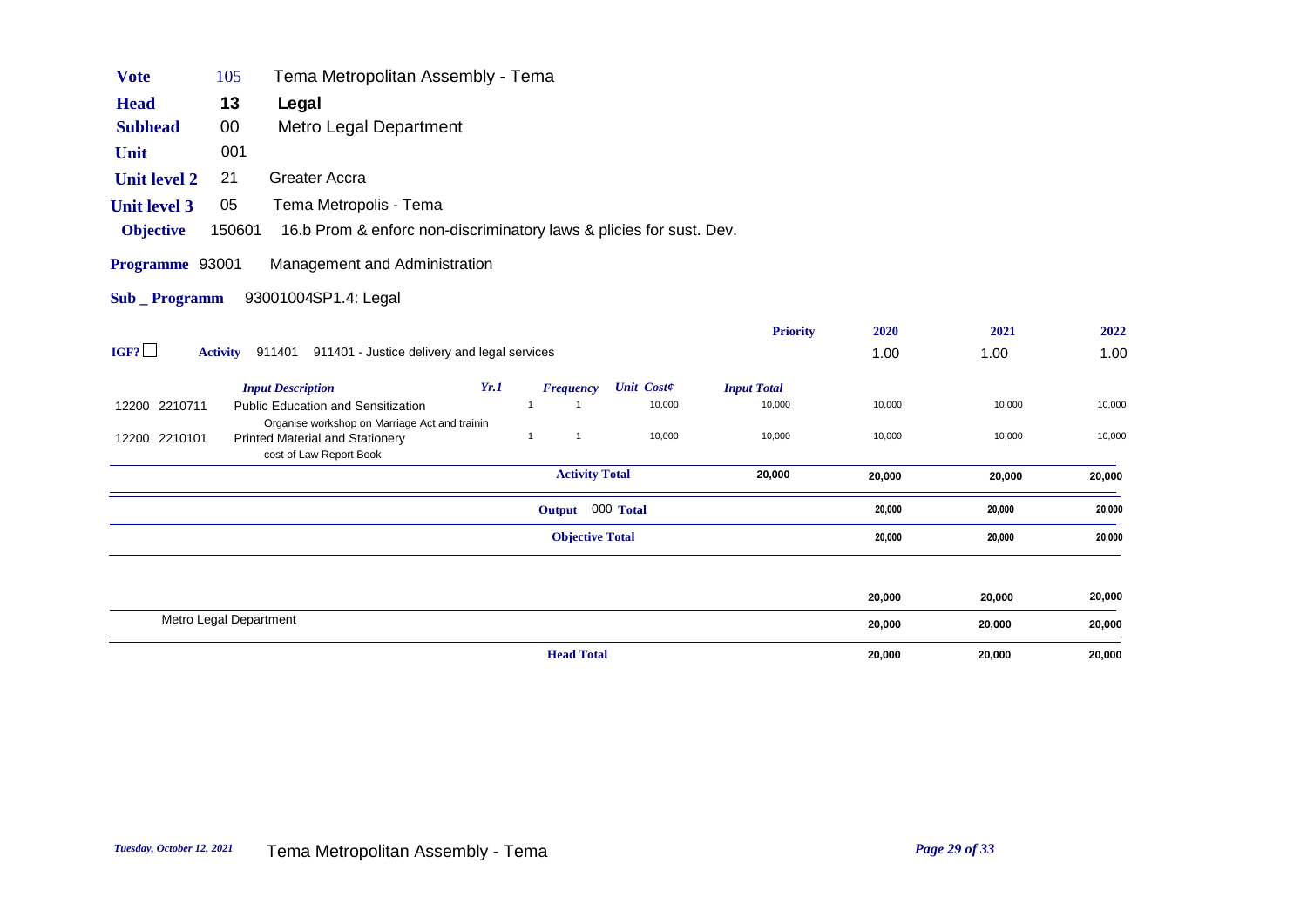| <b>Vote</b>         | 105                  | Tema Metropolitan Assembly - Tema                                                        |      |                |                        |                   |                    |        |        |        |
|---------------------|----------------------|------------------------------------------------------------------------------------------|------|----------------|------------------------|-------------------|--------------------|--------|--------|--------|
| <b>Head</b>         | 14                   | Transport                                                                                |      |                |                        |                   |                    |        |        |        |
| <b>Subhead</b>      | 00                   | <b>Metro Road Transport</b>                                                              |      |                |                        |                   |                    |        |        |        |
| Unit                | 001                  |                                                                                          |      |                |                        |                   |                    |        |        |        |
| <b>Unit level 2</b> | 21                   | <b>Greater Accra</b>                                                                     |      |                |                        |                   |                    |        |        |        |
| <b>Unit level 3</b> | 05                   | Tema Metropolis - Tema                                                                   |      |                |                        |                   |                    |        |        |        |
| <b>Objective</b>    | 390202               | 11.2 Improve transport and road safety                                                   |      |                |                        |                   |                    |        |        |        |
| Programme 93004     |                      | Economic Development                                                                     |      |                |                        |                   |                    |        |        |        |
| Sub _ Programm      |                      | 93004002SP4.2: Transport and Traffic Management                                          |      |                |                        |                   |                    |        |        |        |
|                     |                      |                                                                                          |      |                |                        |                   | <b>Priority</b>    | 2020   | 2021   | 2022   |
| IGF?                |                      | Activity 911501 911501 - Management of transport services                                |      |                |                        |                   |                    | 1.00   | 1.00   | 1.00   |
|                     |                      | <b>Input Description</b>                                                                 | Yr.1 |                | <b>Frequency</b>       | <b>Unit Coste</b> | <b>Input Total</b> |        |        |        |
| 12200 2210711       |                      | <b>Public Education and Sensitization</b>                                                |      | $\overline{1}$ | $\overline{1}$         | 10,000            | 10,000             | 10,000 | 10,000 | 10,000 |
| 12200 2210711       |                      | Organize Road Safety education for Commerci<br><b>Public Education and Sensitization</b> |      | $\mathbf{1}$   | $\mathbf{1}$           | 10,000            | 10,000             | 10,000 | 10,000 | 10,000 |
|                     |                      | Undertake traffic management measures to im                                              |      |                |                        |                   |                    |        |        |        |
| 12200 2210711       |                      | <b>Public Education and Sensitization</b><br>Manage and update Database on transport ope |      | $\mathbf{1}$   | $\mathbf{1}$           | 10,000            | 10,000             | 10,000 | 10,000 | 10,000 |
|                     |                      |                                                                                          |      |                | <b>Activity Total</b>  |                   | 30,000             | 30,000 | 30,000 | 30,000 |
|                     |                      |                                                                                          |      |                | Output 000 Total       |                   |                    | 30,000 | 30,000 | 30,000 |
|                     |                      |                                                                                          |      |                | <b>Objective Total</b> |                   |                    | 30,000 | 30,000 | 30,000 |
|                     |                      |                                                                                          |      |                |                        |                   |                    |        |        |        |
|                     |                      |                                                                                          |      |                |                        |                   |                    | 30,000 | 30,000 | 30,000 |
|                     | Metro Road Transport |                                                                                          |      |                |                        |                   |                    | 30,000 | 30,000 | 30,000 |
|                     |                      |                                                                                          |      |                | <b>Head Total</b>      |                   |                    | 30,000 | 30,000 | 30,000 |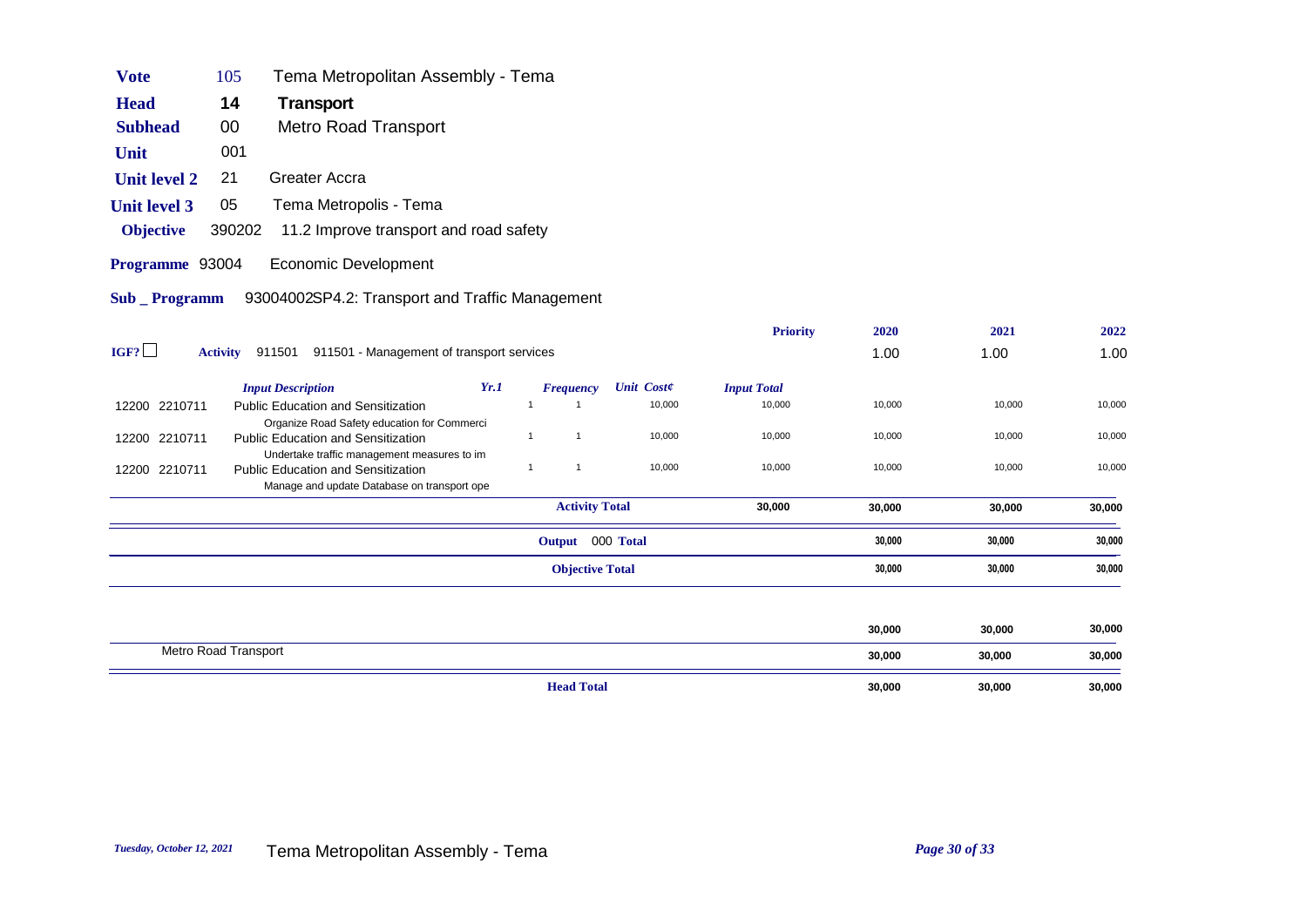| <b>Vote</b>         | 105             | Tema Metropolitan Assembly - Tema                                                             |              |                        |                   |                    |        |        |        |
|---------------------|-----------------|-----------------------------------------------------------------------------------------------|--------------|------------------------|-------------------|--------------------|--------|--------|--------|
| <b>Head</b>         | 15              | <b>Disaster Prevention</b>                                                                    |              |                        |                   |                    |        |        |        |
| <b>Subhead</b>      | 00              | Metro Disaster Management Organization                                                        |              |                        |                   |                    |        |        |        |
|                     |                 |                                                                                               |              |                        |                   |                    |        |        |        |
| Unit                | 001             |                                                                                               |              |                        |                   |                    |        |        |        |
| <b>Unit level 2</b> | 21              | Greater Accra                                                                                 |              |                        |                   |                    |        |        |        |
| <b>Unit level 3</b> | 05              | Tema Metropolis - Tema                                                                        |              |                        |                   |                    |        |        |        |
| <b>Objective</b>    | 370102          | 13.1 Strengthen resilence towards climate-related hazards                                     |              |                        |                   |                    |        |        |        |
| Programme 93005     |                 | <b>Environmental and Sanitation Management</b>                                                |              |                        |                   |                    |        |        |        |
|                     |                 |                                                                                               |              |                        |                   |                    |        |        |        |
| Sub Programm        |                 | 93005001SP5.1: Disaster Development and Management                                            |              |                        |                   |                    |        |        |        |
|                     |                 |                                                                                               |              |                        |                   | <b>Priority</b>    | 2020   | 2021   | 2022   |
| IGF?                | <b>Activity</b> | 910701 910701 - Disaster management                                                           |              |                        |                   |                    | 1.00   | 1.00   | 1.00   |
|                     |                 |                                                                                               |              |                        |                   |                    |        |        |        |
|                     |                 | Yr.1<br><b>Input Description</b>                                                              |              | <b>Frequency</b>       | <b>Unit Coste</b> | <b>Input Total</b> |        |        |        |
| 12200 2210119       |                 | <b>Household Items</b>                                                                        | $\mathbf{1}$ | $\mathbf{1}$           | 1,000             | 1,000              | 1,000  | 1,000  | 1,000  |
| 12200 2210711       |                 | Procurement of relief items<br><b>Public Education and Sensitization</b>                      | $\mathbf{1}$ | $\mathbf{1}$           | 10,000            | 10,000             | 10,000 | 10,000 | 10,000 |
|                     |                 | Sensitize and create public awareness on Disa                                                 |              |                        |                   |                    |        |        |        |
| 12200 2210711       |                 | <b>Public Education and Sensitization</b>                                                     | $\mathbf{1}$ | $\mathbf{1}$           | 10,000            | 10,000             | 10,000 | 10,000 | 10,000 |
| 12200 2210711       |                 | Identify and monitor hazards and risk activities<br><b>Public Education and Sensitization</b> | $\mathbf{1}$ | $\mathbf{1}$           | 10,000            | 10,000             | 10,000 | 10,000 | 10,000 |
|                     |                 | Organise early flood warning sensitization exer                                               |              |                        |                   |                    |        |        |        |
| 12200 2210711       |                 | <b>Public Education and Sensitization</b>                                                     | $\mathbf{1}$ | $\mathbf{1}$           | 10,000            | 10,000             | 10,000 | 10,000 | 10,000 |
|                     |                 | Awareness creation and sensitization exercise                                                 |              |                        |                   |                    |        |        |        |
|                     |                 |                                                                                               |              | <b>Activity Total</b>  |                   | 41,000             | 41,000 | 41,000 | 41,000 |
|                     |                 |                                                                                               |              | Output 000 Total       |                   |                    | 41,000 | 41,000 | 41,000 |
|                     |                 |                                                                                               |              | <b>Objective Total</b> |                   |                    | 41,000 | 41,000 | 41,000 |
|                     |                 |                                                                                               |              |                        |                   |                    |        |        |        |

| 41,000<br>41,000<br>Metro Disaster Management Organization<br>41,000<br>41,000 | 41,000 |
|--------------------------------------------------------------------------------|--------|
|                                                                                | 41,000 |
|                                                                                | 41,000 |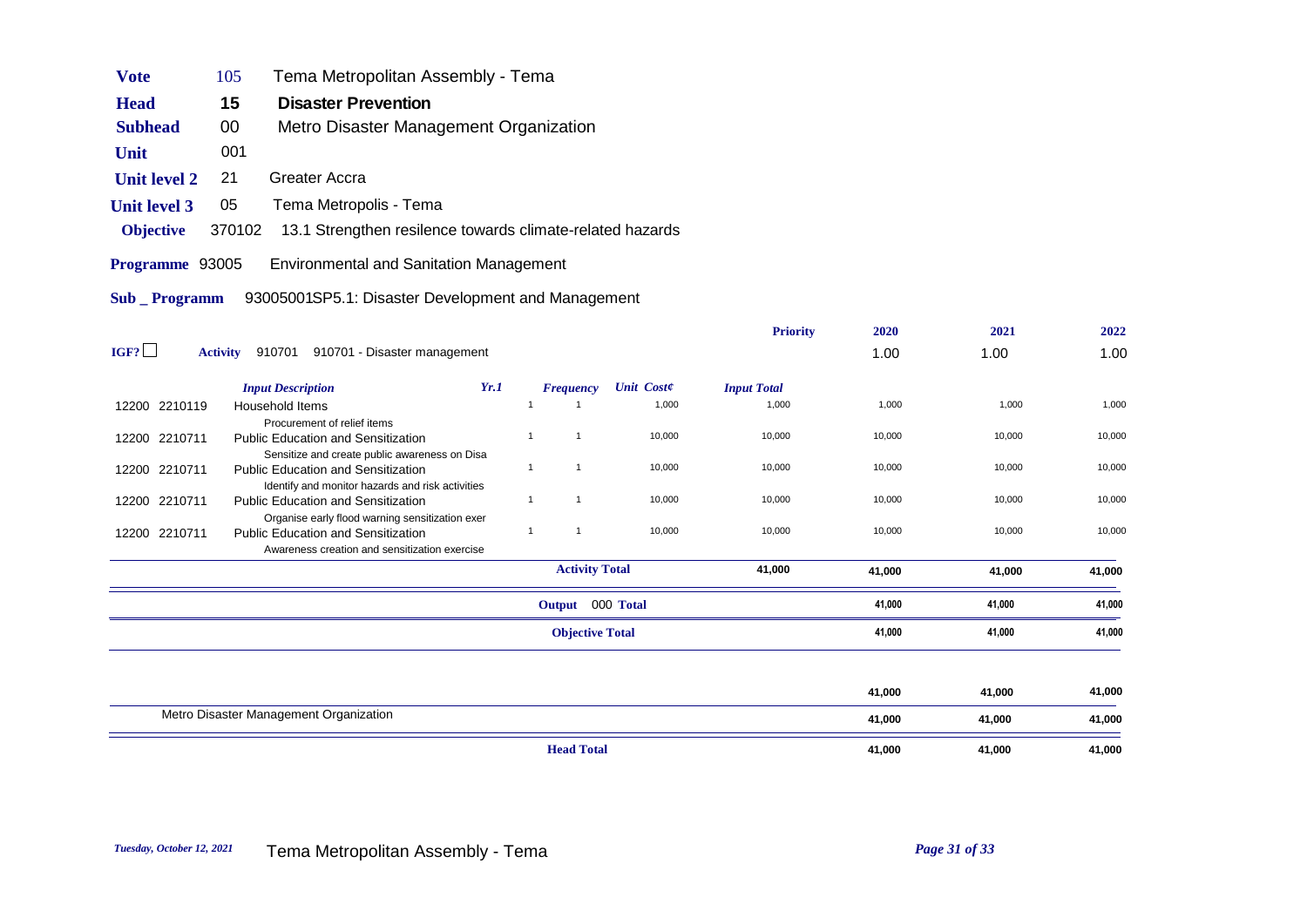| <b>Vote</b>         | 105                                                   | Tema Metropolitan Assembly - Tema                                                                              |                                            |                |                  |                   |                    |        |        |        |
|---------------------|-------------------------------------------------------|----------------------------------------------------------------------------------------------------------------|--------------------------------------------|----------------|------------------|-------------------|--------------------|--------|--------|--------|
| <b>Head</b>         | 16                                                    | <b>Urban Roads</b>                                                                                             |                                            |                |                  |                   |                    |        |        |        |
| <b>Subhead</b>      | 00                                                    | <b>Urban Roads</b>                                                                                             |                                            |                |                  |                   |                    |        |        |        |
| Unit                | 001                                                   |                                                                                                                |                                            |                |                  |                   |                    |        |        |        |
| <b>Unit level 2</b> | 21                                                    | Greater Accra                                                                                                  |                                            |                |                  |                   |                    |        |        |        |
| <b>Unit level 3</b> | 05                                                    | Tema Metropolis - Tema                                                                                         |                                            |                |                  |                   |                    |        |        |        |
| <b>Objective</b>    | 580202                                                | 9.1 Dev. qual., reliable, sust. & resilent infrast.                                                            |                                            |                |                  |                   |                    |        |        |        |
| Programme 93002     |                                                       | Infrastructure Delivery and Management                                                                         |                                            |                |                  |                   |                    |        |        |        |
| Sub _ Programm      |                                                       | 93002002SP2.2: Urban Roads Management                                                                          |                                            |                |                  |                   |                    |        |        |        |
|                     |                                                       |                                                                                                                |                                            |                |                  |                   | <b>Priority</b>    | 2020   | 2021   | 2022   |
| IGF?                | <b>Activity</b>                                       | 910101 910101 - INTERNAL MANAGEMENT OF THE ORGANISATION                                                        |                                            |                |                  |                   |                    | 1.00   | 1.00   | 1.00   |
|                     |                                                       | <b>Input Description</b>                                                                                       | Yr.1                                       |                | <b>Frequency</b> | <b>Unit Coste</b> | <b>Input Total</b> |        |        |        |
| 11001 2210101       |                                                       | <b>Printed Material and Stationery</b><br>Cost of stationery                                                   |                                            | $\overline{1}$ |                  | 8,000             | 8,000              | 8,000  | 8,000  | 8,000  |
| 11001 2210511       | Local travel cost                                     |                                                                                                                |                                            | $\mathbf{1}$   | $\mathbf{1}$     | 3,200             | 3,200              | 3,200  | 3,200  | 3,200  |
| 11001 2210505       | Local travel cost<br>Running Cost - Official Vehicles |                                                                                                                |                                            | $\mathbf{1}$   | $\mathbf{1}$     | 46,728            | 46,728             | 46,728 | 46,728 | 46,728 |
| 11001 2210606       |                                                       | Roads, Driveways & Grounds (Urban<br>Maintenance of General Equipment<br>Maint. & Repairs of general equipment |                                            | $\mathbf{1}$   | $\mathbf{1}$     | 7,420             | 7,420              | 7,420  | 7,420  | 7,420  |
|                     |                                                       |                                                                                                                | <b>Activity Total</b>                      |                |                  | 65,348            | 65,348             | 65,348 | 65,348 |        |
|                     |                                                       |                                                                                                                | Output 000 Total<br><b>Objective Total</b> |                |                  | 65,348            | 65,348             | 65,348 |        |        |
|                     |                                                       |                                                                                                                |                                            |                |                  |                   |                    | 65,348 | 65,348 | 65,348 |
|                     |                                                       |                                                                                                                |                                            |                |                  |                   |                    | 65,348 | 65,348 | 65,348 |
| <b>Lithan Roads</b> |                                                       |                                                                                                                |                                            |                |                  |                   |                    |        |        |        |

|             | <b>Head Total</b> | 65,348 | 65,348 | 65,348 |
|-------------|-------------------|--------|--------|--------|
| Urban Roads |                   | 65,348 | 65,348 | 65,348 |
|             |                   | 65,348 | 65,348 | 65,348 |

 $\frac{1}{2}$